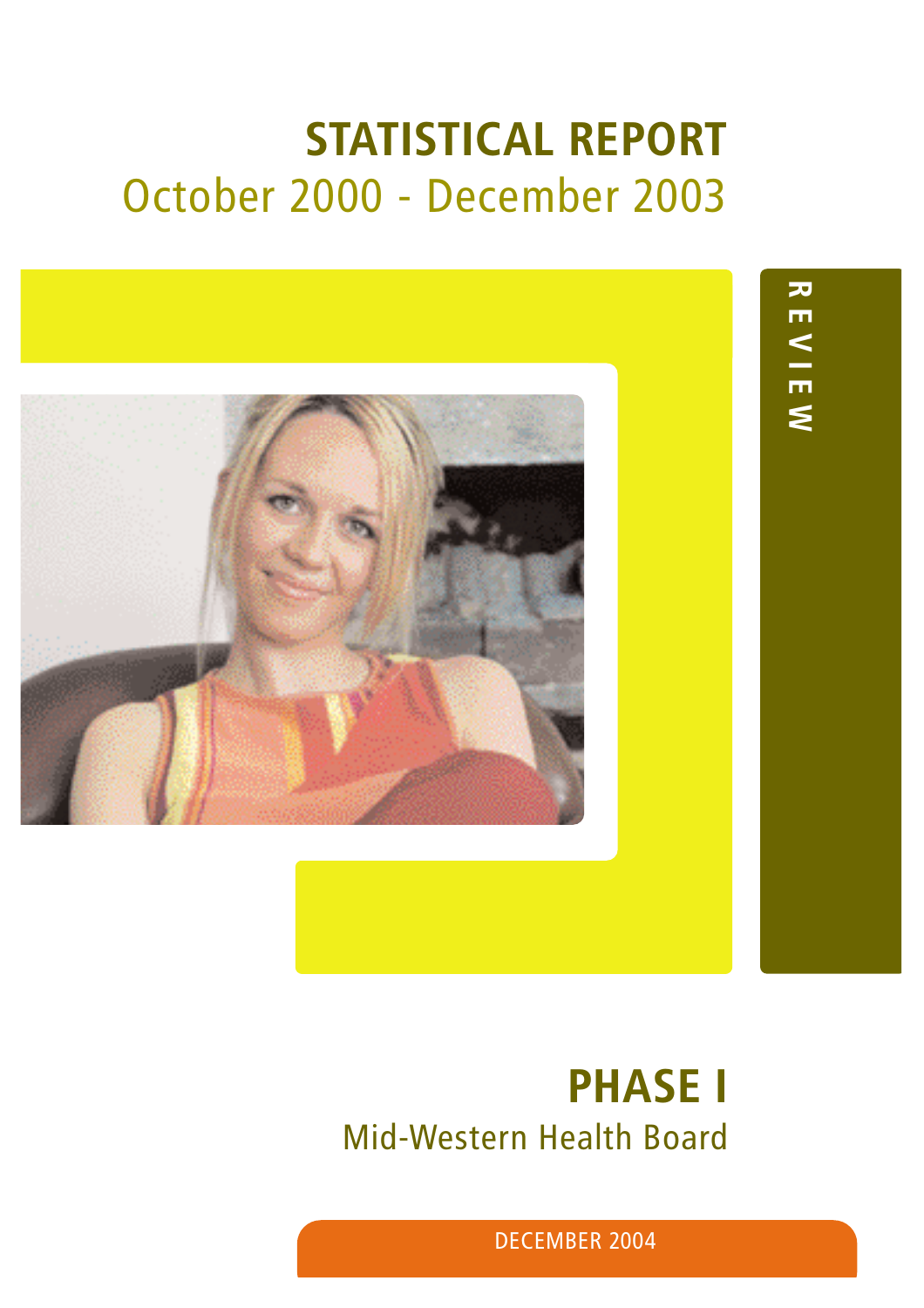## summary





Phase I of the Irish Cervical Screening Programme commenced in October 2000 in the Mid-Western Health Board with the purpose of testing the operational elements of implementing a national organised call / recall cervical screening programme.

This statistical review, which looks at the outcomes of this new cervical screening service up to December 2003, found that coverage of the target population of women aged 25-60 in the Board's region progressed well reaching a level of 70.1% in 2003 and is within reach of international cervical screening targets of 80%. For the majority of women access to the service was initiated at the discretion of their doctor compared to only around 20% of women having a smear test taken in response to an Irish Cervical Screening Programme invitation letter.

Altogether, 38,150 women were smear tested with 5% requiring referral to colposcopy services. Just under 57,000 smears were taken over the three year review period of which 21,033 generated a follow up recommendation of a one year repeat smear following a first time normal smear result.

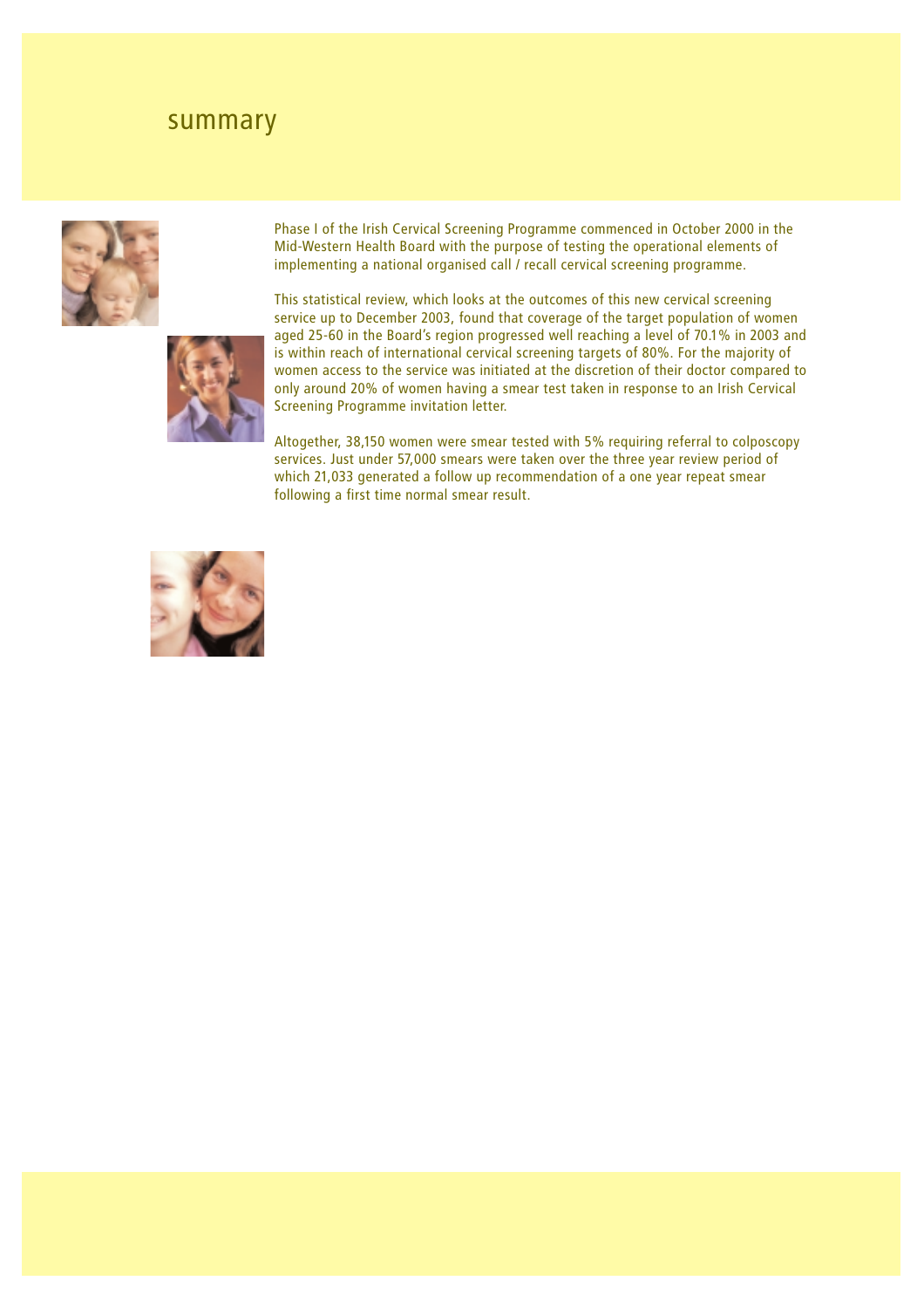# contents

| 1              |                   | <b>INTRODUCTION</b>                                          | 1                |
|----------------|-------------------|--------------------------------------------------------------|------------------|
|                | 1.1               | <b>Background</b>                                            | 1                |
|                | 1.2               | <b>Phase I screening policy</b>                              | 1                |
|                | 1.3               | <b>Irish Cervical Screening Programme working structures</b> | 3                |
|                | 1.4               | <b>Scope of statistical report</b>                           | 3                |
| $\overline{2}$ |                   | <b>METHODOLOGY</b>                                           | 4                |
|                | 2.1               | <b>Data collation</b>                                        | 4                |
|                | 2.2               | The Cervical Screening Register (CSR) information system     | 4                |
|                | 2.2.1             | Call/recall of women for routine screening                   | $\overline{4}$   |
|                | 2.2.2             | Collection and retention of clinical screening data          | $\overline{4}$   |
|                | 2.2.3             | Failsafe                                                     | 4                |
|                | 2.2.4             | Validation of the CSR's population of women                  | 5                |
|                | <b>3 ANALYSIS</b> |                                                              | 6                |
|                | 3.1               | <b>Profile of the Cervical Screening Register</b>            | 6                |
|                | 3.2               | <b>Level of screening</b>                                    | 7                |
|                | 3.2.1             | Number of women screened                                     | $\overline{7}$   |
|                | 3.2.2             | Coverage                                                     | 8                |
|                | 3.3               | Entry for women into the cervical screening programme        | 9                |
|                | 3.3.1             | Method of entry                                              | 9                |
|                | 3.3.2             | Response of women to invitation letters                      | 10 <sup>10</sup> |
|                | 3.4               | <b>Smear activity</b>                                        | 11               |
|                | 3.4.1             | Number of smears                                             | 11               |
|                | 3.4.2             | Adherence to screening policy                                | 12               |
|                | 3.5               | <b>Cytology</b>                                              | 13               |
|                | 3.5.1             | Cytology findings                                            | 13               |
|                | 3.6               | <b>Histology</b>                                             | 15               |
|                | 3.6.1             | Histology findings by age                                    | 15               |
|                | 3.7               | <b>Colposcopy</b>                                            | 17               |



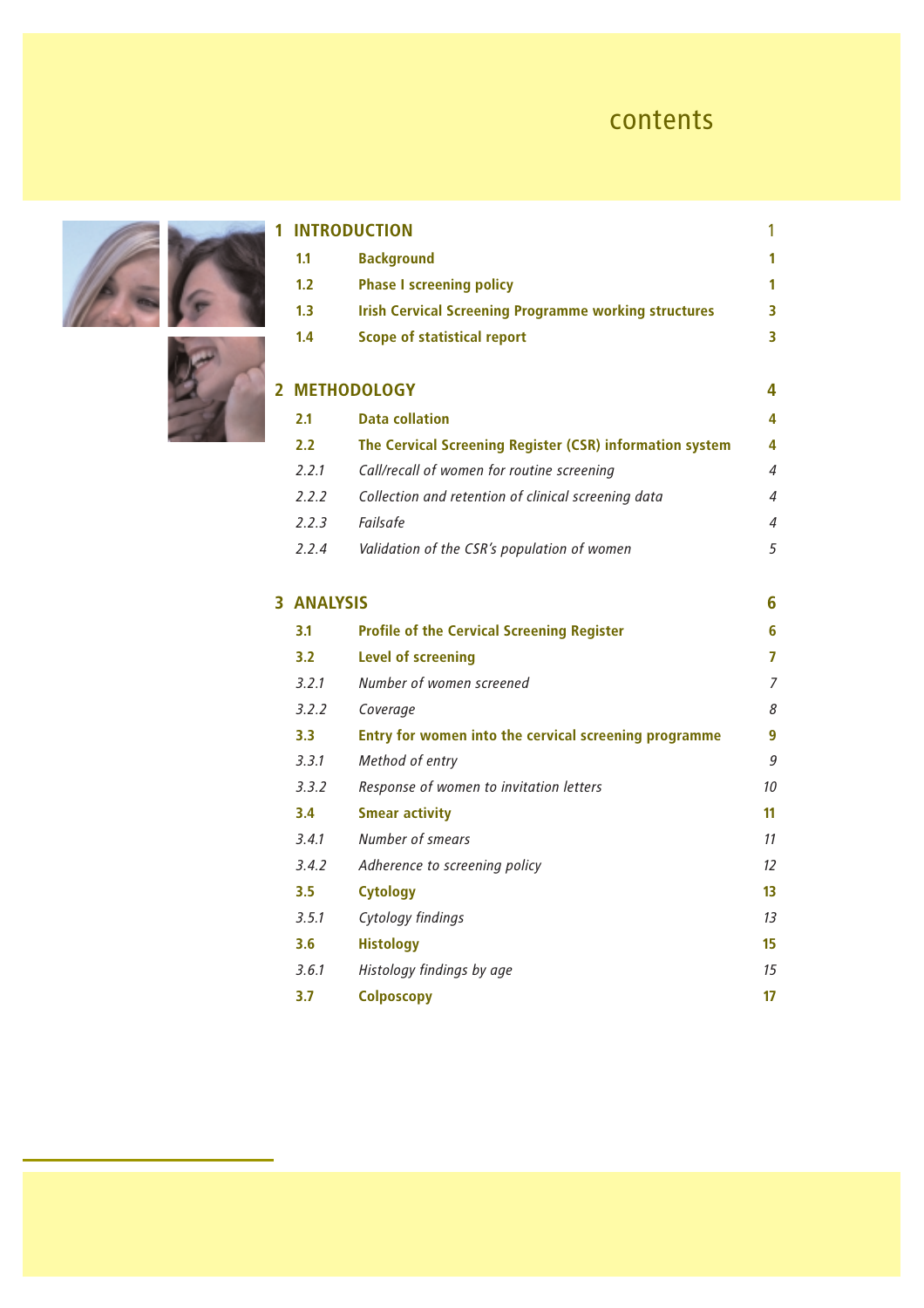# tables & figures





## **TABLES**

| Table 1. | ICSP cytology result codes and management recommendations                                                             | $\mathcal{P}$ |
|----------|-----------------------------------------------------------------------------------------------------------------------|---------------|
| Table 2. | Number of women on the CSR by age group and category                                                                  | 6             |
| Table 3. | Annual number of new women screened by age at first smear                                                             | 8             |
| Table 4. | Response of women to an invitation letter to attend for screening                                                     | 11            |
| Table 5. | Number of annual smears taken by woman's age group                                                                    | 12            |
| Table 6. | Cytology findings                                                                                                     | 14            |
| Table 7. | Age distribution of histology findings by highest ranking<br>SNOMED grade                                             | 16            |
| Table 8. | Number of new women who attended colposcopy by age group,<br>year of first attendance and total number of attendances | 17            |
| Table 9. | Number of ICSP related colposcopy procedures by year                                                                  | 17            |
|          |                                                                                                                       |               |



## **FIGURES**

| Figure 1. | Correlation between the number of eligible women on the CSR<br>database and the census 2002 for the Mid-Western Health Board | 7  |
|-----------|------------------------------------------------------------------------------------------------------------------------------|----|
| Figure 2. | ICSP coverage for the period October 2000 - December 2003                                                                    | 9  |
| Figure 3. | Method of programme entry for women by age group                                                                             | 10 |
| Figure 4. | Distribution of ICSP policy and inappropriate smears by age                                                                  | 13 |
| Figure 5. | Age distribution of histology findings by highest ranking<br>SNOMED grade                                                    | 15 |
| Figure 6. | ICSP related colposcopy procedures undertaken by year                                                                        | 18 |
| Figure 7. | Colposcopy procedures undertaken by age group                                                                                | 18 |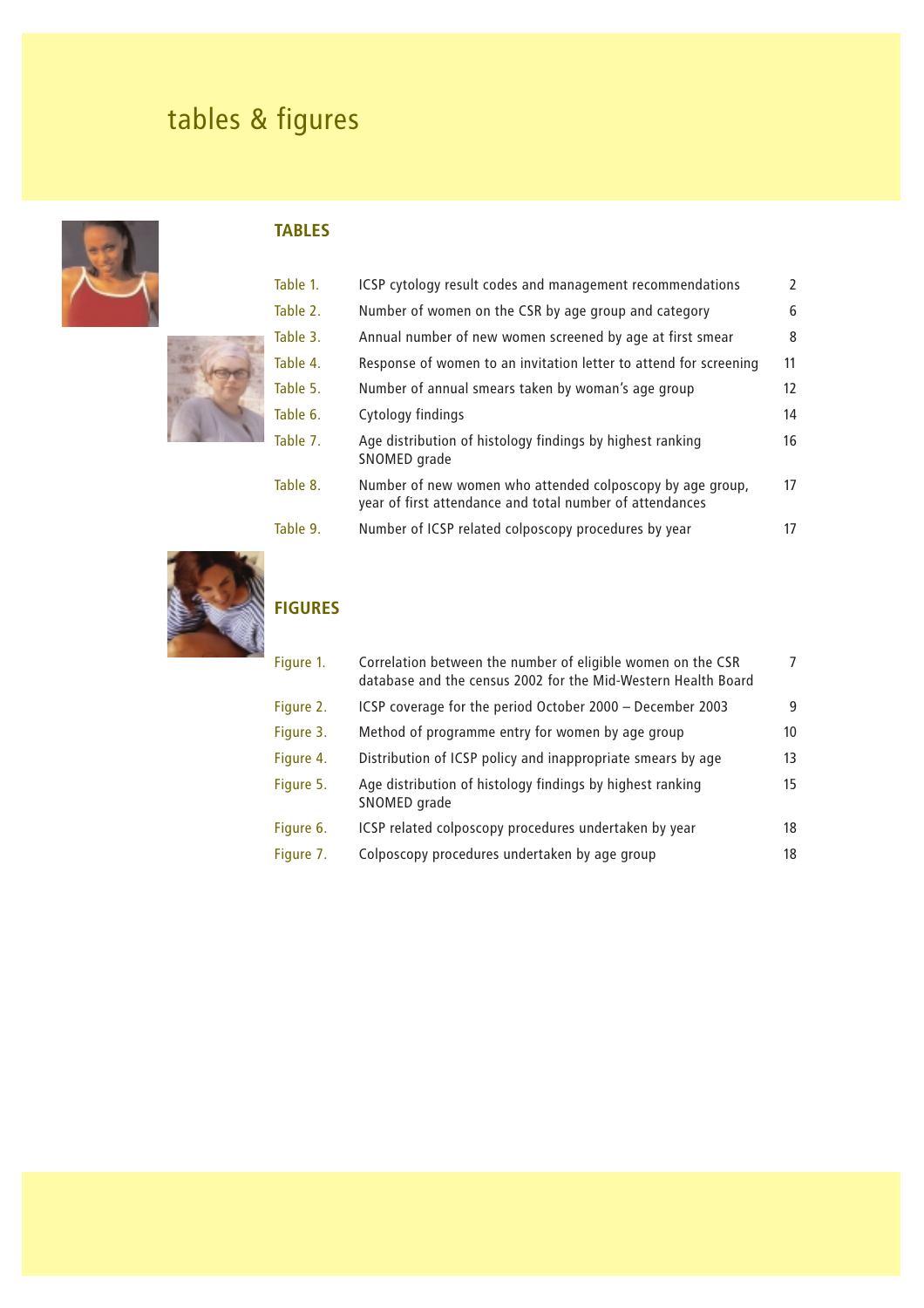# introduction





### **1.1 Background**

The aim of the Irish Cervical Screening Programme (ICSP) is to decrease the incidence of, and mortality from, cervical cancer in Ireland. The screening tool is the smear test and screens for asymptomatic pre-cancerous cell changes in the neck of the womb (cervix) providing the opportunity for early clinical intervention to preclude invasive cancer.

The first phase of the ICSP was launched in the Mid-Western Health Board in October 2000. The Phase I programme has a dual purpose, firstly, to offer free cervical screening to all women aged between 25 and 60 residing in the Mid-Western Health Board's regions defining the eligibility criteria for Phase I, and secondly, to test the operational elements of implementing a national organised cervical screening programme for the population of Irish women.

An electronic Cervical Screening Register (CSR) of eligible women has been created and is the basis for the ICSP call/ recall screening programme. The CSR is populated primarily from the Department of Social and Family Affairs database of women. Provision is made in the Health (Provision of Information) Act 1997 for the ICSP to have this information for the purpose of inviting women for screening.

### **1.2 Phase I screening policy**

The ICSP is committed to a quality assured cervical screening pathway for women from smear taking, screening and diagnostics through to treatment. The screening policy framework for Phase I ICSP to date is delineated from the 1996 *Report of the Department of Health Cervical Screening Committee*. In general, a routine five yearly screening cycle is offered to eligible women with no abnormalities detected on smear testing. In this initial phase of the programme, women experiencing first time screening are recommended to have a one year repeat, and women over 60 are accepted for screening where no previous smear history exists. Table 1 details the standardised ICSP cytology reporting codes and recommended follow up for the full range of possible smear test results.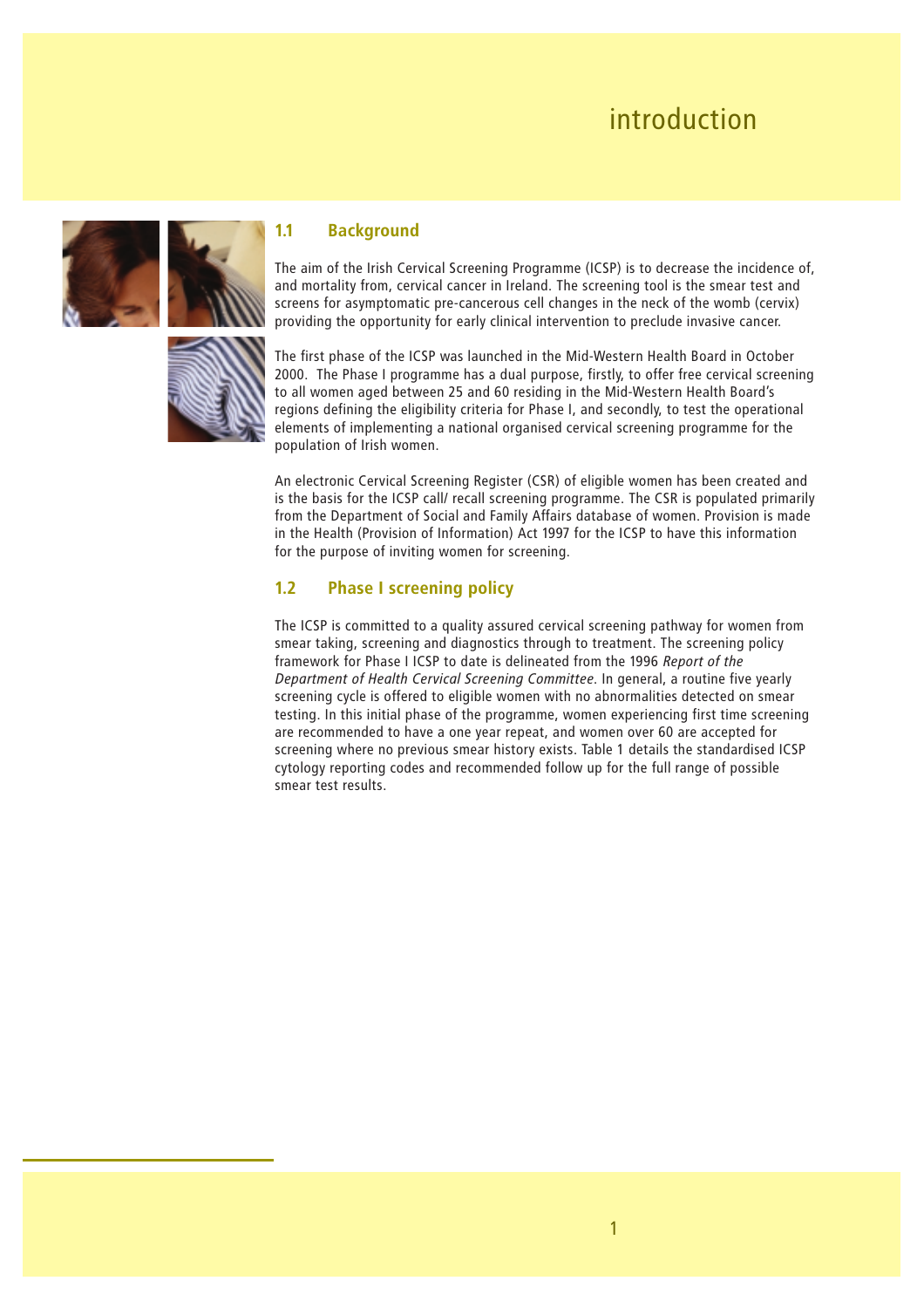



|  |  |  | Table 1. ICSP cytology result codes and management recommendations |
|--|--|--|--------------------------------------------------------------------|
|  |  |  |                                                                    |

|                 | <b>Cytology pattern</b>                                                     |                                                    | <b>Management recommendations</b>                                                                                                                                                                                                                            |
|-----------------|-----------------------------------------------------------------------------|----------------------------------------------------|--------------------------------------------------------------------------------------------------------------------------------------------------------------------------------------------------------------------------------------------------------------|
| <b>P1</b>       | <b>Unsatisfactory</b><br>/ inadequate                                       | R <sub>6</sub><br>R7<br>R7                         | Repeat smear in $1 - 3$ months time<br>Refer for colposcopy after 3 consecutive<br>unsatisfactory / inadequate results<br>Refer for colposcopy - single unsatisfactory /<br>inadequate after treatment                                                       |
| P <sub>2</sub>  | Negative                                                                    | R1<br>R <sub>2</sub><br>R <sub>3</sub><br>R4<br>R7 | No further screening required<br>Normal recall<br>Repeat in 12 months (either previous history available<br>or first smear)<br>Repeat smear in 6 months if first negative after<br>colposcopy treatment<br>Refer for colposcopy opinion if suspicious cervix |
| P <sub>3</sub>  | <b>Borderline</b><br>nuclear<br>abnormalities<br>(BNA) (squamous)<br>or HPV | R <sub>4</sub><br>R7                               | Repeat smear in 6 months<br>Refer for colposcopy after 3 consecutive BNA (sq)                                                                                                                                                                                |
| P <sub>4</sub>  | Mild dyskaryosis                                                            | R4<br>R7<br>R <sub>7</sub><br>R <sub>7</sub>       | Repeat smear in 6 months<br>Refer for colposcopy after 2 consecutive mild<br>dyskaryosis<br>Refer for colposcopy - single mild dyskaryosis after<br>colposcopy treatment<br>Refer for colposcopy - if 3 untreated mild dyskaryosis<br>in 10 years            |
| <b>P5</b>       | <b>Moderate</b><br>dyskaryosis                                              | R7                                                 | Refer for colposcopy                                                                                                                                                                                                                                         |
| P <sub>6</sub>  | Severe dyskaryosis                                                          | R7                                                 | Refer for colposcopy                                                                                                                                                                                                                                         |
| <b>P7</b>       | <b>Query invasive</b><br>squamous<br>carcinoma                              | R7<br>R <sub>8</sub>                               | Refer for colposcopy<br>Refer for specialist gynaecology opinion                                                                                                                                                                                             |
| P8              | Borderline nuclear<br>abnormalities<br>(glandular)                          | R <sub>5</sub><br>R7                               | Repeat smear in 3 months<br>Refer for colposcopy after 2 consecutive BNA (gl)                                                                                                                                                                                |
| P <sub>9</sub>  | Query glandular<br>neoplasia                                                | R7<br>R <sub>8</sub>                               | Refer for colposcopy<br>Refer for specialist gynaecology opinion                                                                                                                                                                                             |
| P <sub>10</sub> | Slide damaged                                                               | R6                                                 | Repeat smear in 1-3 months                                                                                                                                                                                                                                   |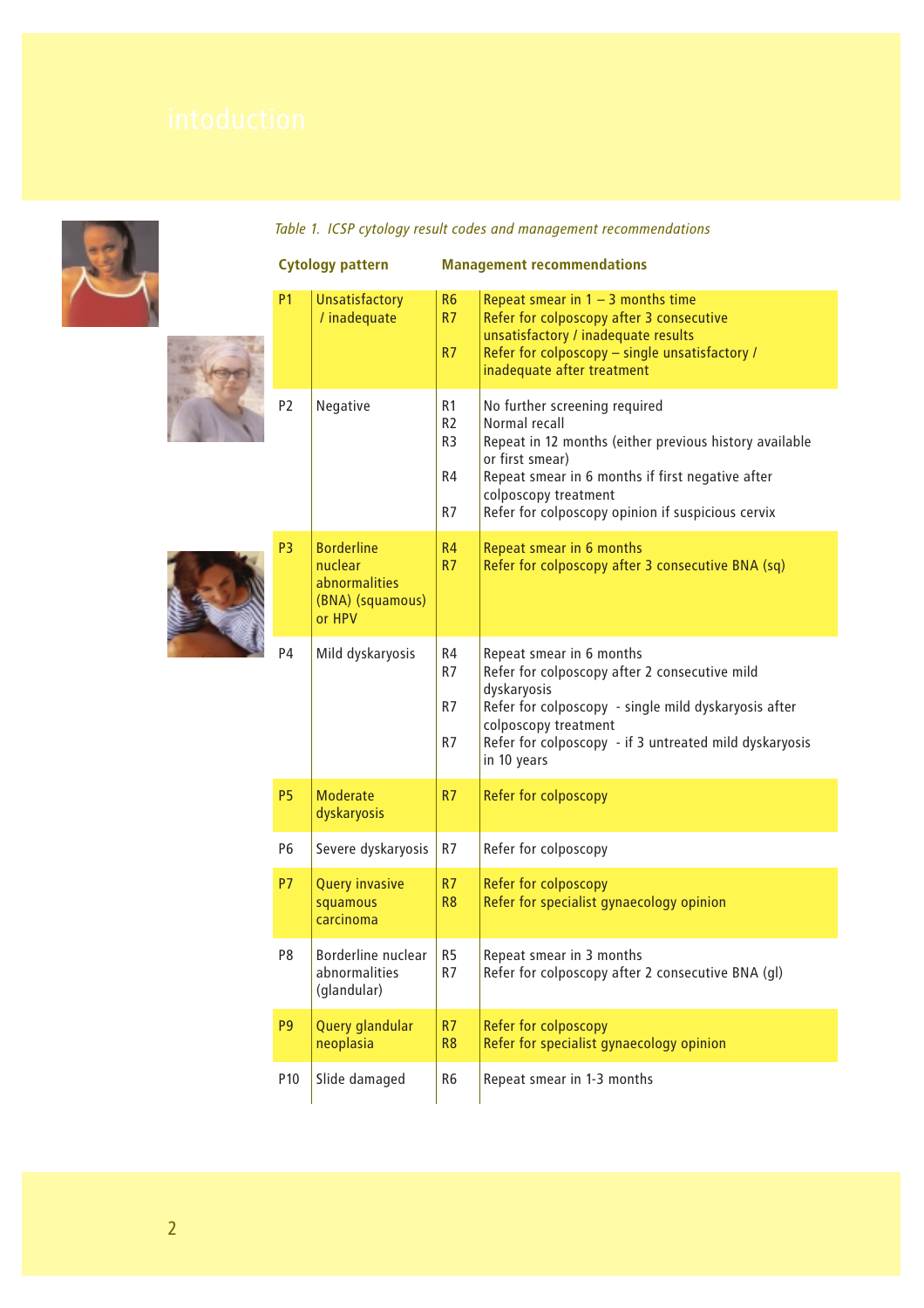

### **1.3 ICSP working structures**

The ICSP central office provides strategic direction and planning for cervical screening at regional and national levels. The operational components of the central organisation are management of the CSR, quality assurance, promotion, smear-taker co-ordination and training, laboratory co-ordination, and information technology and administration supports. The key designated partner services working with Phase I ICSP along the screening continuum are:



| Smear-takers       | General Practitioners (GPs)         |                                                                                | $(n = 219)$ |
|--------------------|-------------------------------------|--------------------------------------------------------------------------------|-------------|
|                    | <b>Practice Nurses</b>              |                                                                                | $(n = 128)$ |
|                    |                                     | Family Planning Clinic medical / nursing staff                                 | $(n=10)$    |
|                    |                                     | Women's Health Centre medical / nursing staff                                  | $(n=2)$     |
|                    | Colposcopists / colposcopist nurses |                                                                                | $(n=9)$     |
| <b>Screening</b>   | Cytology Laboratory                 | St. Luke's Hospital, Dublin                                                    |             |
|                    | Cytology Laboratory                 | University College Hospital Galway (UCHG)                                      |             |
|                    | Cytology Laboratory                 | Royal College of Surgeons Ireland (RCSI) -an<br>operational trial in 2002-2003 |             |
| <b>Diagnostics</b> | Histology Laboratory                | Mid-Western Regional Hospital, Limerick                                        |             |
| <b>Treatment</b>   | Colposcopy Clinic                   | Mid-Western Regional Maternity Hospital, Limerick                              |             |

### **1.4 Scope of statistical report**

This statistical report sets out to retrospectively review ICSP Phase I activity relating to the woman for the period October 2000 to December 2003 with the purpose of analysing the short term outcomes of the early stages of a population screening programme for women in the Irish setting. Medium to long term outcomes will be reviewed in time to include the impact of the screening programme on cervical mortality and morbidity, and sensitivity and specificity validity testing of the screening tool.

The objectives of this analysis focus on the levels of screening, and on smear generated cytology and clinical activity. In particular:

- 1. To ascertain the annual uptake, and overall coverage, of smear testing by women in the Phase I Mid-Western Health Board region.
- 2. To outline the method of entry for women into the screening programme.
- 3. To determine the frequency of smears and to provide a measure of the level of adherence to ICSP screening policy.
- 4. To report ICSP generated laboratory and colposcopy activity describing cytology and histology findings amongst women screened.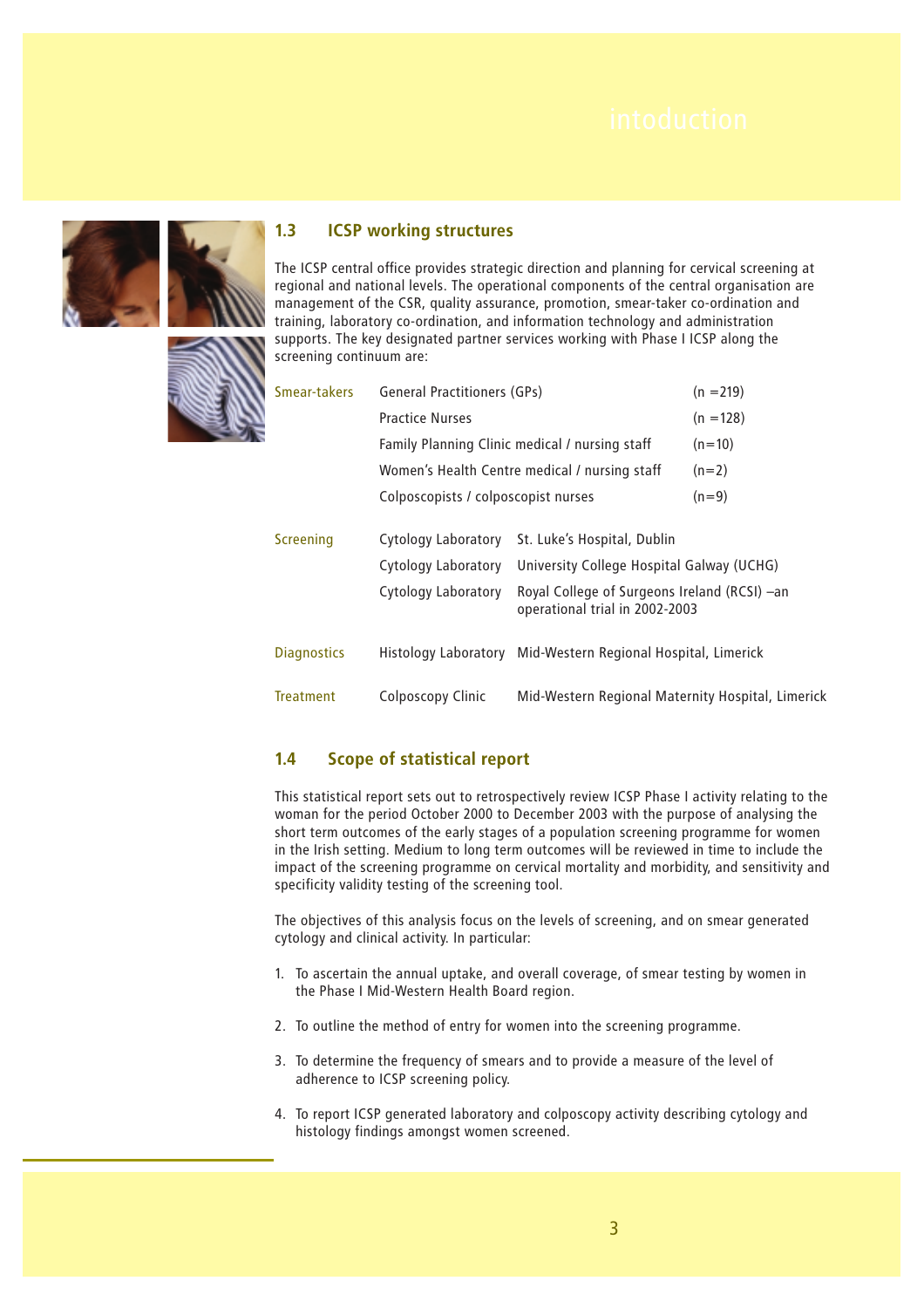# methodology



### **2.1 Data collation**

The prime source of data for this presentation is taken from the CSR and based on data up to 31st December 2003. Reporting on screening activity at population level in the Phase I Mid-Western Health Board region is made possible by the demographic details and screening data stored centrally in the CSR for each woman.



### **2.2 The CSR information system**

The CSR has a number of functions and is programmed to action the following key service requirements of the ICSP:

- systematic call/recall of women in the ICSP target age group for routine screening
- central collection and retention of screening generated clinical data on the women
- activation of timely failsafe mechanisms for prompt follow up of results that are not normal.



### *2.2.1 Call / recall of women for routine screening*

Women are systematically targeted from the CSR by invitation letter to attend a registered smear-taker for a routine smear. In the start up phase of the programme, women do not have to wait for an invite from the ICSP and can enter the programme directly at the discretion of their GP. Each woman at the time of her smear is requested to give signed informed consent on the cytology request form to have her information retained on the CSR and be part of the ICSP screening service. Cytology laboratories only report consented smears to the ICSP office.

### *2.2.2 Collection and retention of clinical screening data*

The CSR is the central electronic repository and conduit for cytology, histology and colposcopy activity on the woman. Electronic linkages are established at the CSR interface with the cytology laboratories at St. Luke's Hospital and UCHG, with the histology laboratory at the Mid-Western Regional Hospital, and with the colposcopy clinic at the Mid-Western Regional Maternity Hospital.

By way of these electronic linkages, cytology notification of smear sample receipt and result (Table 1) is sent to the CSR. Only notifications of smears fulfilling ICSP policy requirements trigger payments to GPs. Similarly, receipt and result information relating to biopsies is transferred to the CSR from the histology laboratory. Data received on the woman from colposcopy include attendance frequency and a list of procedures undertaken.

### *2.2.3 Failsafe*

Non events, within defined periods, against expected cytology management recommendations (Table 1) set in motion the CSR's failsafe mechanism. Current failsafe procedures are applied to all repeat smears and failsafe letters are issued to both the woman and her GP.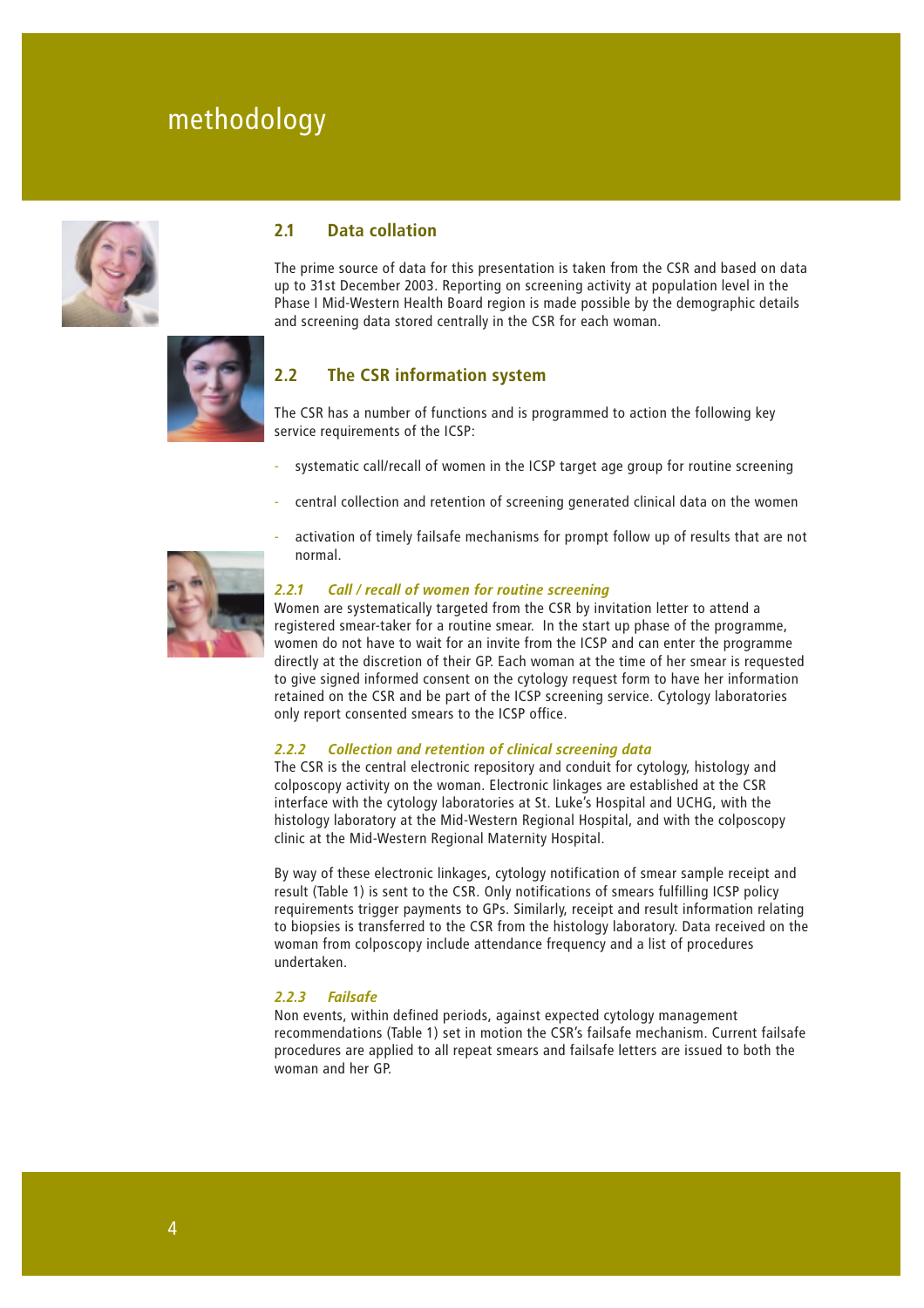# methodology



### *2.2.4 Validation of the CSR's population of women*

A minimum data set is established for the CSR and interface electronic linkages to facilitate unique identification of a woman across inputs and outputs. The Personal Public Service (PPS) number is the unique identifier recommended. An extensive deduplication process of women's files has been undertaken and matching software is active on the CSR. Information retained on the women for ICSP purposes is subject to the Data Protection Act.

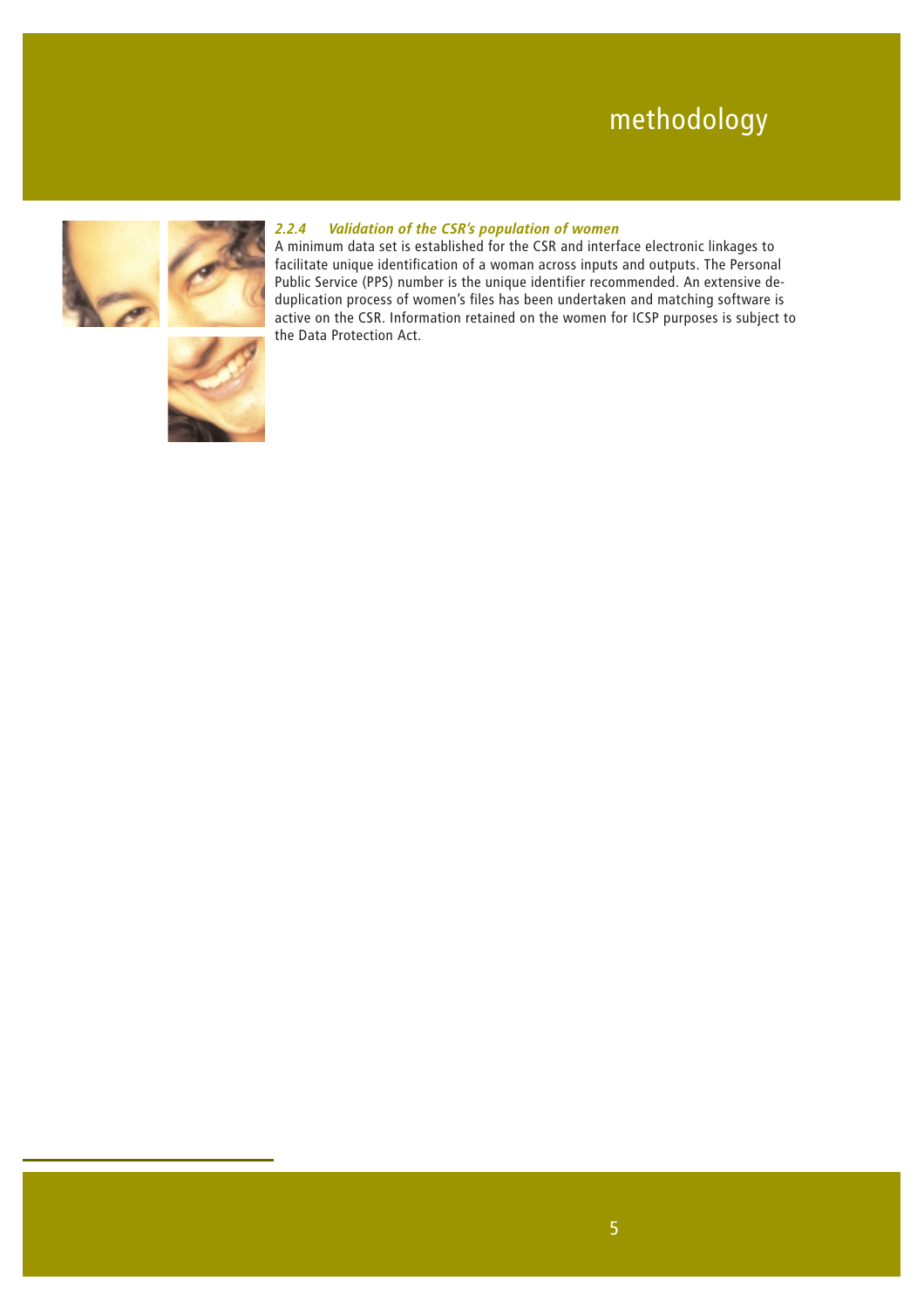# analysis



### **3.1 Profile of the CSR**

The CSR contained the files of 84,731 women for Phase I of the screening programme as of December 2003. These women are grouped into one of three categories: active, inactive or permanently inactive (Table 2).



The active category essentially represents the live register for the programme. Women in this category are those who are known to meet the ICSP eligibility criteria and are available for ICSP initiated call/recall/repeat smear testing.

The inactive category identifies those women who are, for an interim, exempt from the programmed call/recall/repeat smear testing cycle embedded in the CSR for reasons such as self-deferral of routine smear, the woman is under the care of colposcopy services or undergoing other medical treatment, is reported to be pregnant, is under age or has temporarily moved out of the ICSP region.

The permanently inactive file is an archive of women who are not, or no longer, eligible for the screening programme due to death, reaching the age of 61, having a history of a total hysterectomy, lost to follow up, having moved out of the country or having requested not to be part of the programme.



### *Table 2. Number of women on the CSR by age group and category*

| Age group        | <b>Active</b> | <b>Inactive</b> | <b>Permanently</b><br>inactive | <b>Total</b> |
|------------------|---------------|-----------------|--------------------------------|--------------|
| $25$             | $\mathbf{0}$  | 1,613           | 12                             | 1,625        |
| $25 - 29$        | 5,977         | 780             | 171                            | 6,928        |
| $30 - 34$        | 13,715        | 1,305           | 820                            | 15,840       |
| $35 - 39$        | 12,267        | 1,110           | 551                            | 13,928       |
| $40 - 44$        | 10,941        | 839             | 463                            | 12,243       |
| 45-49            | 9,352         | 572             | 457                            | 10,381       |
| $50 - 54$        | 8,345         | 521             | 452                            | 9,318        |
| 55-59            | 7,024         | 472             | 681                            | 8,177        |
| 60 only          | 1,140         | 84              | 124                            | 1,348        |
| $61 +$           | 401           | 159             | 4,383                          | 4,943        |
| <b>All Total</b> | 69,162        | 7,455           | 8,114                          | 84,731       |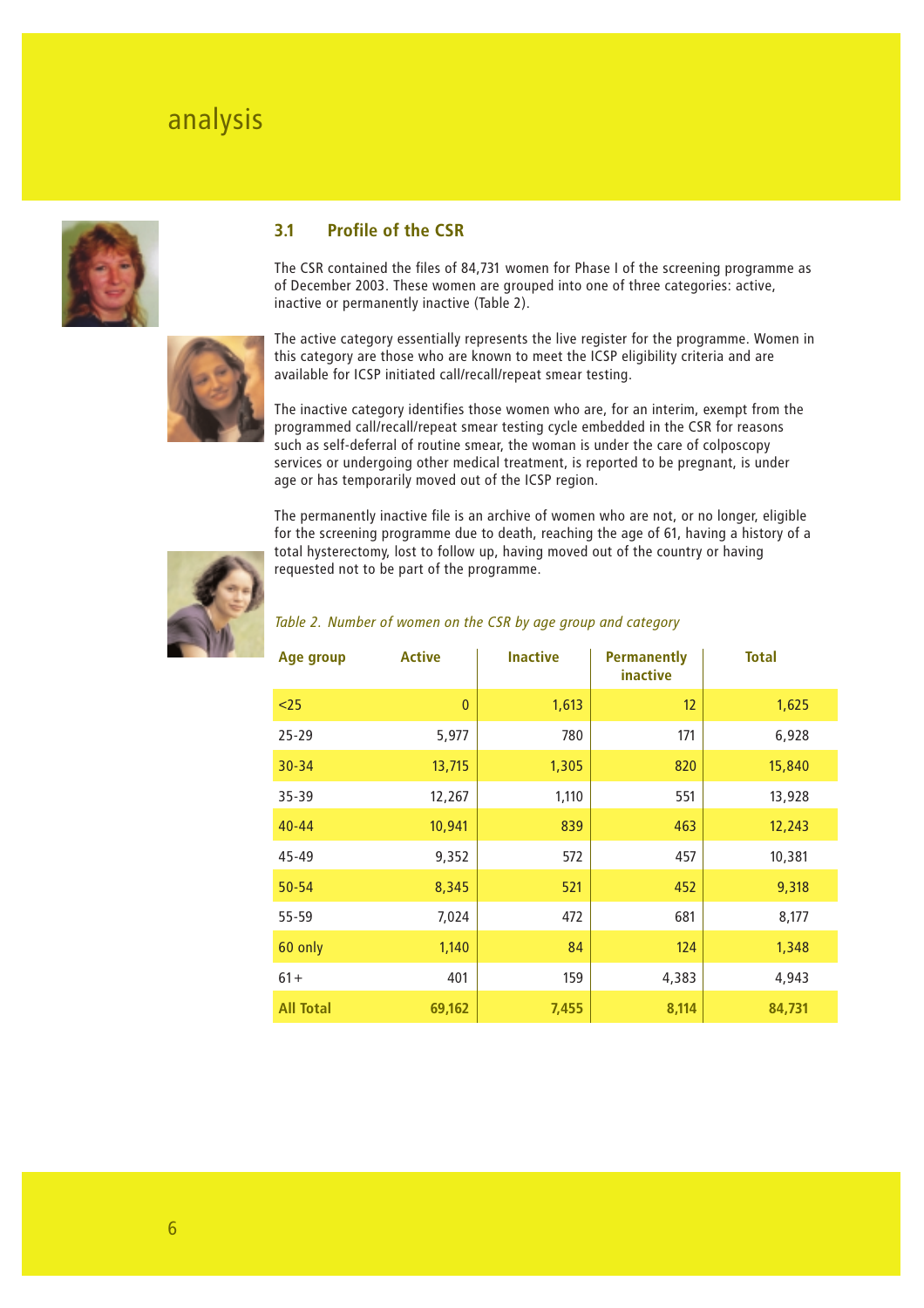

Figure 1 profiles the CSR population demographics against the 2002 census data for the Mid-Western Health Board region. The under 25 and over 60 age groups, and women in the permanently inactive CSR category have been excluded to better reflect the ICSP target population.



On the whole the correlation is good between the CSR and census 2002 counts of women. The number of women aged 35 years and over in the CSR is aligned well with the census while less congruence is evident in the lower age groupings especially for those women under 30. This younger cohort is more mobile in residential terms than older age groups and could explain the disparity.



*Figure 1.Correlation between the number of eligible women on the CSR database and the census 2002 for the Mid-Western Health Board region* 

### **3.2 Level of screening**

### *3.2.1 Number of women screened*

Between 2000 and 2003, 38,150 women attended for cervical screening in the Phase I region of which 8.2% (3,127/38,150) were below the age threshold for ICSP screening (Table 3). The number of new women screened each year for the complete years of 2001- 2003 remained steady and 1,114 women over 60 had a smear test for the first time by way of the programme.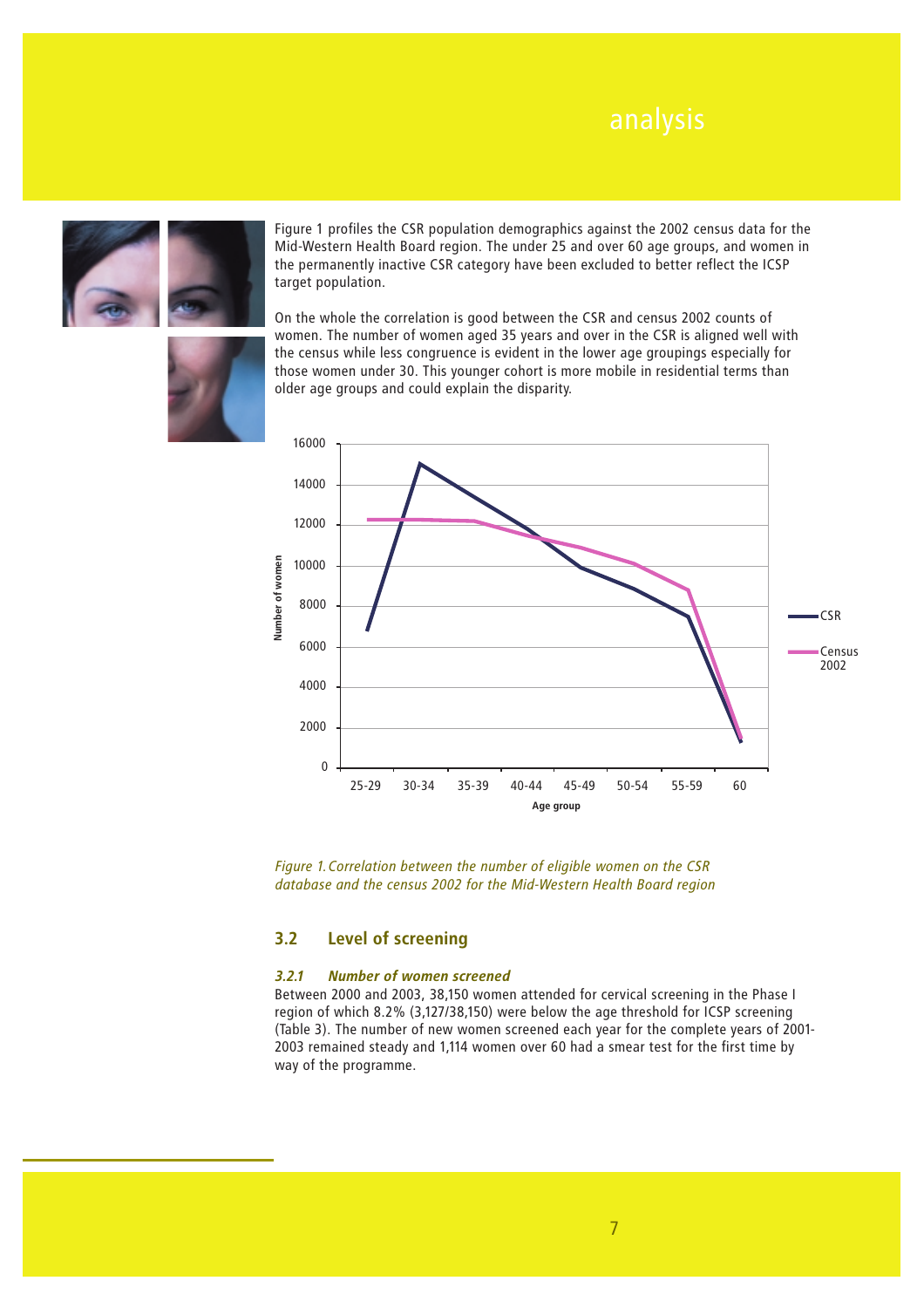





### *Table 3. Annual number of new women screened by age at first ICSP smear*

| Age group    | 2000* | 2001   | 2002   | 2003   | <b>Total</b> |
|--------------|-------|--------|--------|--------|--------------|
| $25$         | 221   | 1,040  | 965    | 901    | 3,127        |
| $25 - 29$    | 289   | 1,819  | 1,749  | 1,540  | 5,397        |
| $30 - 34$    | 277   | 1,837  | 1,818  | 1,881  | 5,813        |
| $35 - 39$    | 265   | 1,826  | 1,832  | 1,847  | 5,770        |
| $40 - 44$    | 251   | 1,601  | 1,565  | 1,641  | 5,058        |
| 45-49        | 245   | 1,304  | 1,292  | 1,438  | 4,279        |
| $50 - 54$    | 183   | 1,072  | 1,030  | 1,181  | 3,466        |
| 55-59        | 118   | 670    | 1,530  | 1,267  | 3,585        |
| 60 only      | 14    | 78     | 293    | 156    | 541          |
| $61 +$       | 41    | 280    | 466    | 327    | 1,114        |
| <b>Total</b> | 1,904 | 11,527 | 12,540 | 12,179 | 38,150       |

\* From October

### *3.2.2 Coverage*

Coverage is a cumulative measure of the number of eligible women (25-60 years) who have undergone smear testing over the screening interval and provides information on the relative extent to which the ICSP is reaching its target population. Coverage of women in the Mid-Western Health Board region over the 39 months period from October 2000 – December 2003 is defined as the number of women screened expressed as a percentage of the number in the active and inactive CSR database expected to be screened up to that period into the five year screening interval (39/60 months).

Coverage to the end of 2003 was 70.1% (33,909/48,388) and was highest in the 25-34 and 55-59 age groupings (Figure 2). This latter group has been targeted more frequently with invitation letters to attend for screening before reaching the age of 61.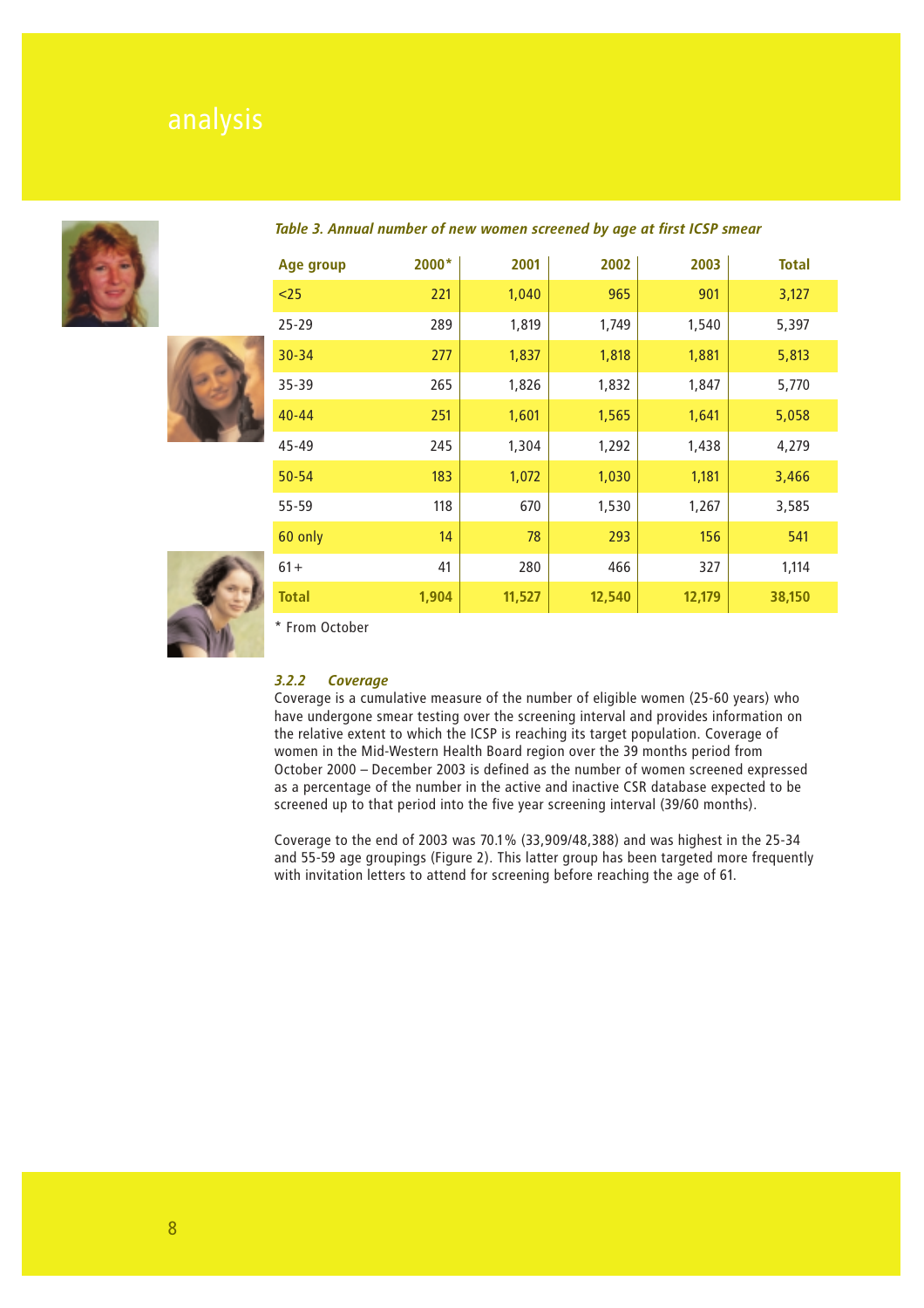

*Figure 2. ICSP coverage for the period October 2000 –December 2003* 

### *3.3. Entry for women into the cervical screening programme*

During Phase I of the ICSP, first programme smear can be as a result of an ICSP invitation letter issued to the women or can be directly initiated at the discretion of her doctor. The ICSP did not begin to issue invitation letters until 2001. A direct smear preempts an invitation letter being sent to the woman in the first five year screening interval.

### *3.3.1 Method of entry*

The majority, 81.1% (30,929/38,150), of women screened entered the programme directly and included almost all women under 30 years of age (Figure 3) taking into account that no invitation letters are issued to women under 25. Those most likely to attend for smear testing as a result of an invite from the ICSP were women over 55 years of age. Some 61 year old women received invitation letters prior to 2004.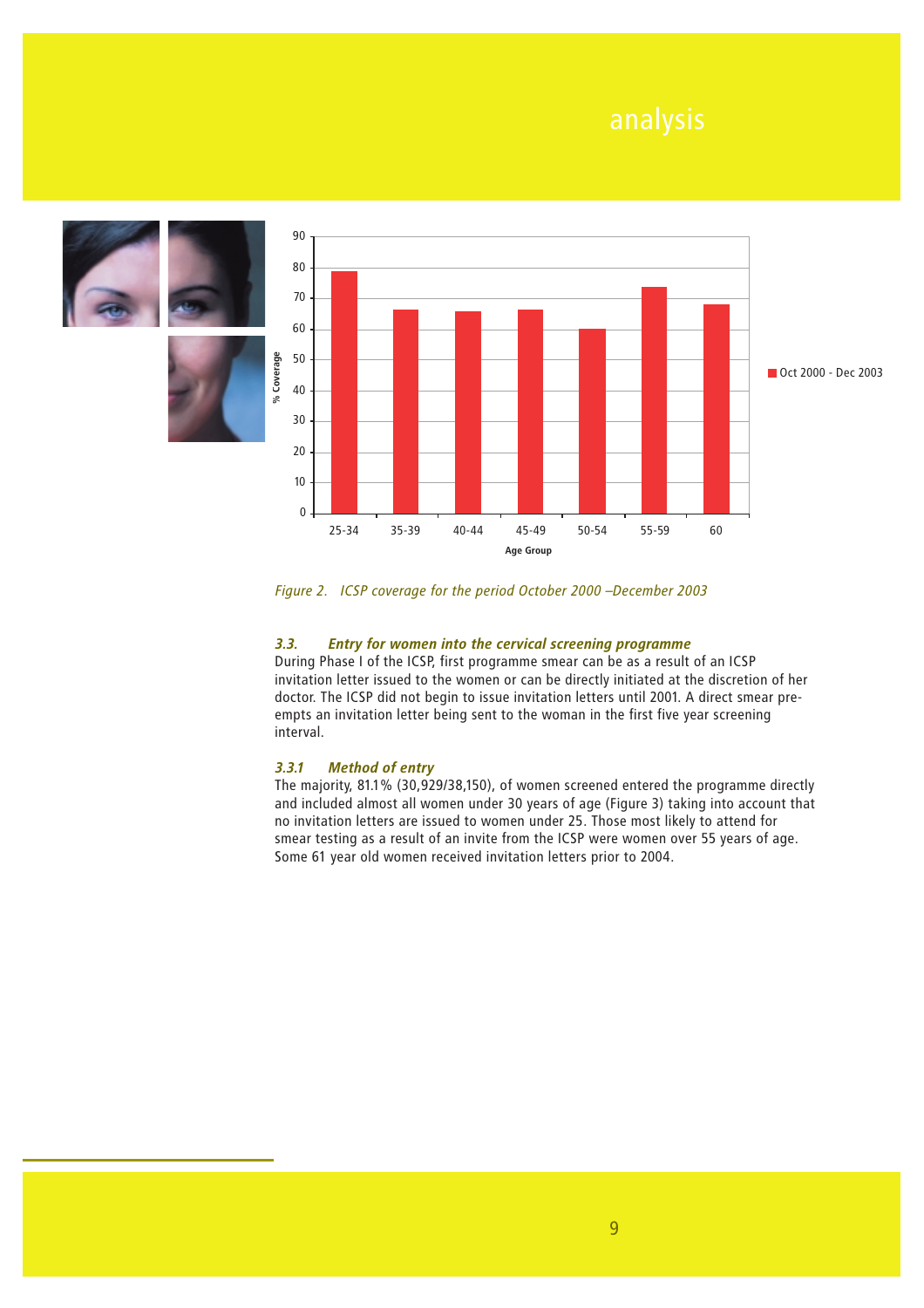







*Figure 3. Method of programme entry for women by age group*

### *3.3.2 Response of women to invitation letters*

The CSR initiates a 'call' for individual women in an organised manner and invitation letters ensue calling these women to attend an ICSP registered smear-taker for free smear testing. The length of time the call currently remains open is six months and reminders are sent to the woman if no smears are forthcoming within the call cycle.

Over the review period, 74,797 invitation letters including reminders were sent to 27,652 women offering free screening as part of the ICSP systematic call / recall programme. Table 4 gives an indication of the level of response of these women to the invite letters with response benchmarked against the call open cycle of six months. Twenty eight percent (7,832/27,652) of women had a smear taken sometime during the six months following the issuing of the invitation letter. A further 13.1% (3,613/27,652) did not have a smear taken for a number of reported reasons as listed in Table 4. There were a large number of non-responders, 58.6% (16,207/27,652), which cannot fully be explained by the possibility of the CSR holding an incorrect address on the woman. Further exploration is required of the reasons why some women do not respond to an ICSP written invitation.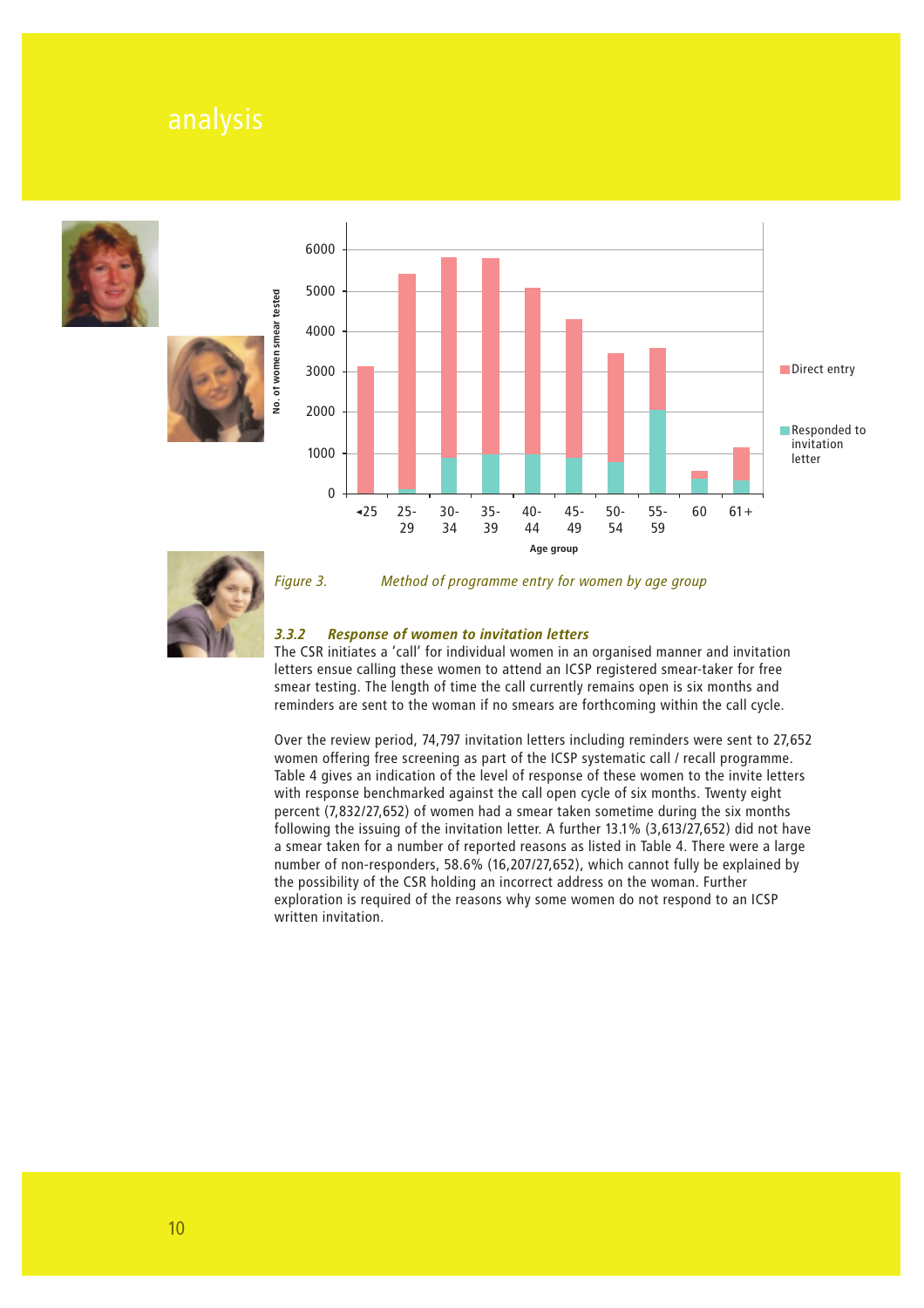





| <b>Responses</b>                             | No. of women | % of total no. of<br>women issued an<br>invitation letter |
|----------------------------------------------|--------------|-----------------------------------------------------------|
| Smear taken within the call open period      | 7,832        | 28.3                                                      |
| Recent smear taken prior to receiving letter | 177          | 0.6                                                       |
| Woman requested not to be part of the ICSP   | 297          | 1.1                                                       |
| Woman reported to have died                  | 84           | 0.3                                                       |
| Reported history of total hysterectomy       | 1,216        | 4.4                                                       |
| Living outside the ICSP region               | 1,267        | 4.6                                                       |
| Non responders                               | 16,207       | 58.6                                                      |
| Other                                        | 572          | 2.1                                                       |
| <b>Total</b>                                 | 27,652       |                                                           |

### *Table 4. Response of women to an invitation letter to attend for an ICSP smear*

### **3.4 Smear activity**

### 3.4.1 Number of smears

The 38,150 women screened generated almost 57,000 smears (Table 5) arising out of routine smears, routine one year repeat smears, repeats in follow up of results that were not normal and some inappropriate smear-taking. The number of women over the review period having a smear for the first time for which the cytology result recommended a routine repeat smear in one year was 21,033.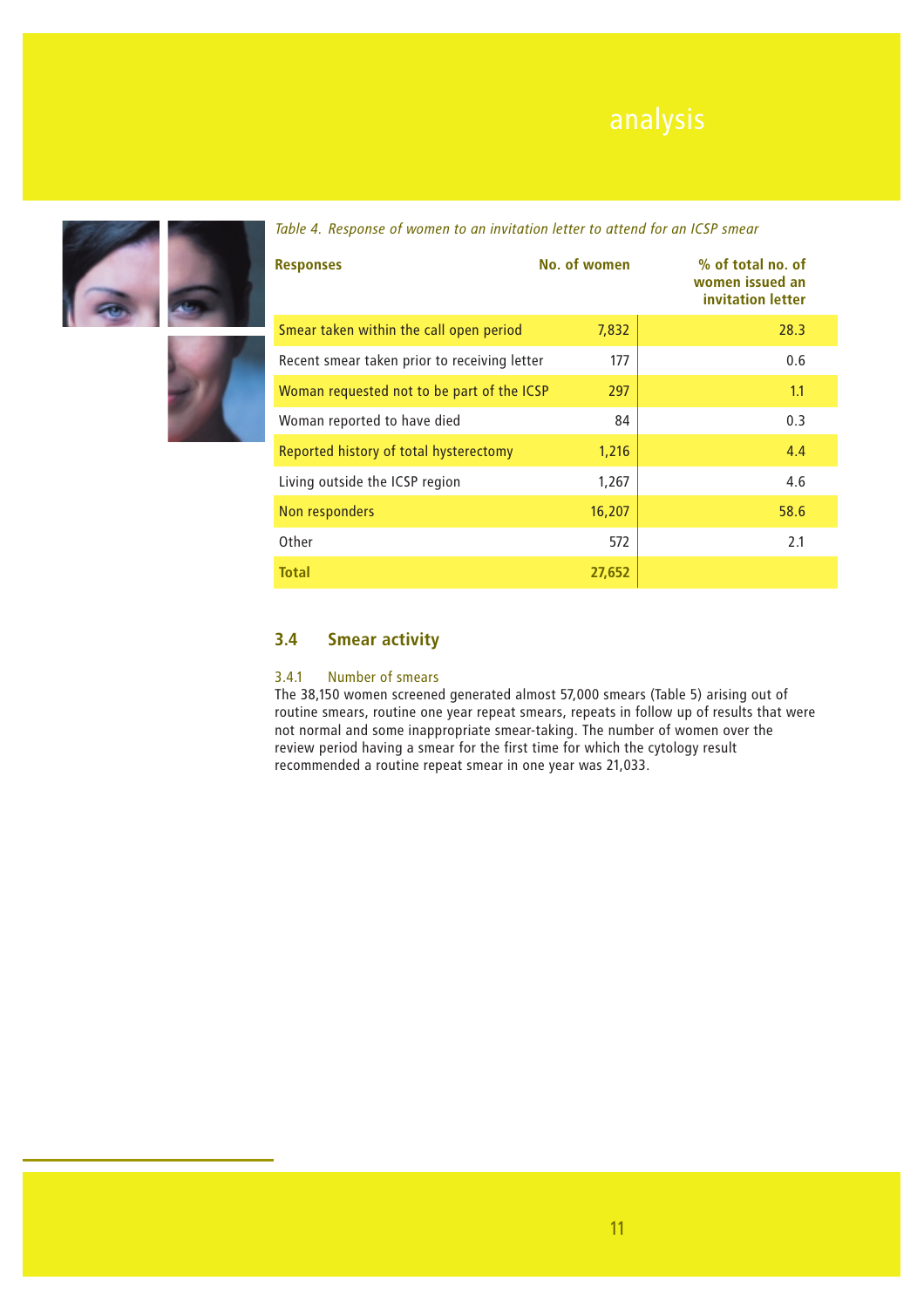





Table 5. Number of annual smears taken by woman's age group

| Age group    | 2000* | 2001   | 2002   | 2003   | <b>Total</b> |
|--------------|-------|--------|--------|--------|--------------|
| $25$         | 221   | 1,181  | 1,338  | 1,371  | 4,111        |
| $25 - 29$    | 289   | 2,155  | 2,779  | 3,091  | 8,314        |
| $30 - 34$    | 278   | 2,108  | 2,918  | 3,609  | 8,913        |
| 35-39        | 265   | 2,096  | 2,849  | 3,395  | 8,605        |
| $40 - 44$    | 251   | 1,837  | 2,492  | 3,124  | 7,704        |
| 45-49        | 245   | 1,503  | 2,047  | 2,670  | 6,465        |
| $50 - 54$    | 184   | 1,210  | 1,647  | 2,151  | 5,192        |
| 55-59        | 118   | 758    | 2,001  | 2,286  | 5,163        |
| 60           | 14    | 86     | 359    | 326    | 785          |
| $61 +$       | 41    | 316    | 631    | 678    | 1,666        |
| <b>Total</b> | 1,906 | 13,250 | 19,061 | 22,701 | 56,918       |

\* From October

### *3.4.2 Adherence to ICSP screening policy*

Smears are deemed to adhere to ICSP policy if the woman has given consent; meets the eligibility criteria for the ICSP, and repeat smears are as a result of one of the cytology management recommendations outlined in Table 1.

Overall, policy smears represented 82.1% (46,721/56,918)) of all smears received by the ICSP and accounted for €1,939,063 worth of payments issued to GPs to the end of 2003 (fee per smear ranged from  $€40.19$  in 2000 –  $€44.98$  in 2003). Almost one fifth (10,197/56,918) were inappropriate smears for which no payment was made and included all non policy smears on women under 25 years of age. The level of inappropriate smear-taking was generally low within the ICSP eligible (25-60 years) population (Figure 4).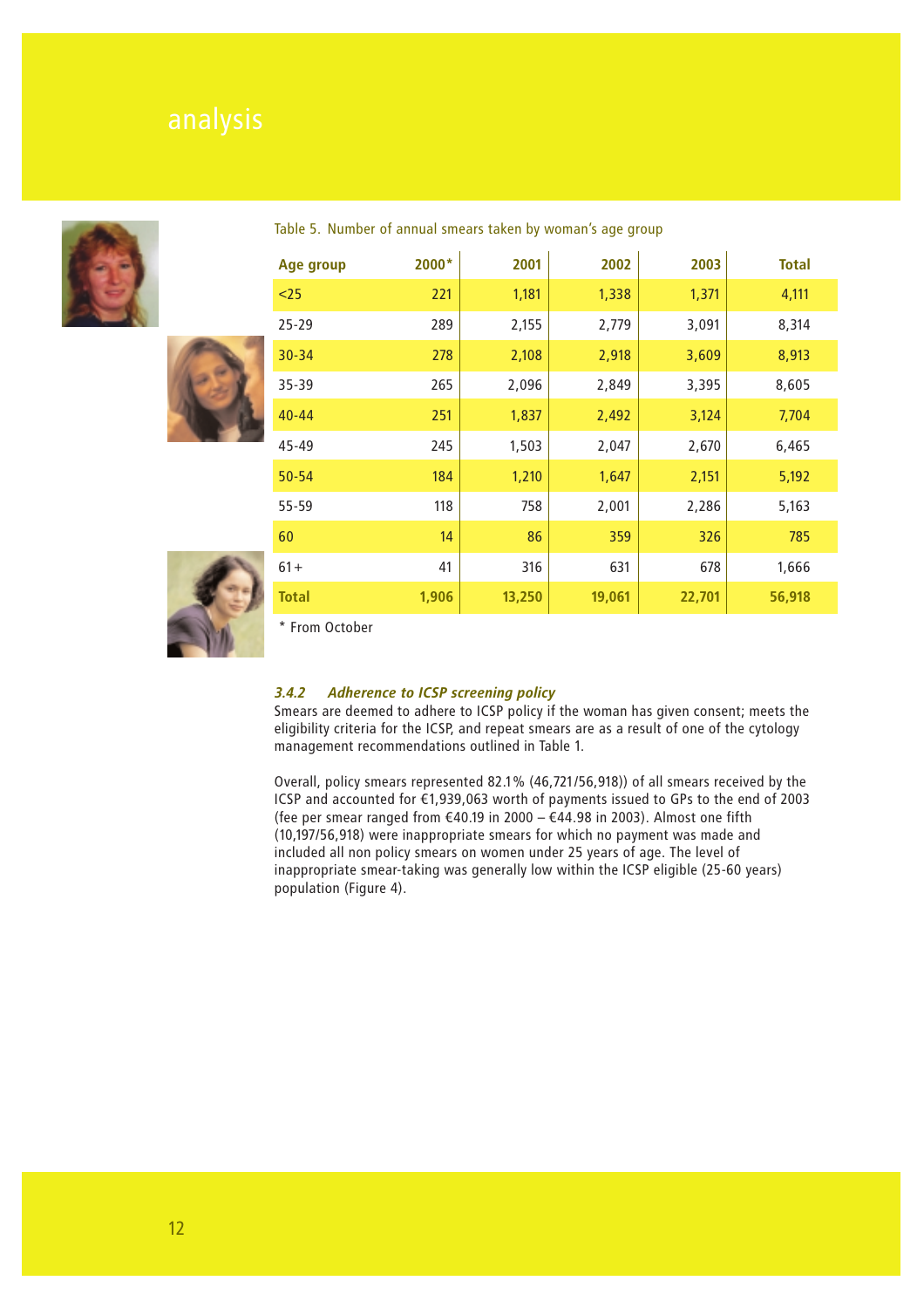

of smears فع<br>ا



*Figure 4. Distribution of ICSP policy and inappropriate smears by woman's age* 

### **3.5 Cytology**

Of the 56,918 smears taken, the slides of 320 smears were either damaged or broken and a further 3,231 were pending results at the end of 2003 and are not included in this analysis. The remaining 53,367 smear samples are reported here.

### *3.5.1 Cytology findings*

Eighty three percent of smears were found to be normal while around 10% were inadequate for cyto-screening and required repeating (Table 6). Smear samples where moderate and severe dyskaryosis was found and where invasive squamous carcinoma and glandular neoplasia were suggested represented almost 2% of all smears tested.

Laboratories at UCHG and St. Luke's Hospital process the ICSP's conventional PAP smears. The RCSI laboratory undertook a trial of liquid based cytology (LBC) smears in 2002-2003 to report on logistics and transport issues with that type of smear preparation.

University College Hospital Galway was the largest processor of ICSP smears up to the end of 2003 accounting for 67.3% (35,935/53,367) of all smears reported with another quarter (12,810/53,367) being processed by St. Luke's Hospital. The level of inadequate or unsatisfactory reporting at UCHG and St. Luke's Hospital on PAP smears ranged from 9.2% (3,311/35,935) - 12.5% (1,598/12,810) respectively compared to 2.1% (97/4,622) at RCSI using LBC.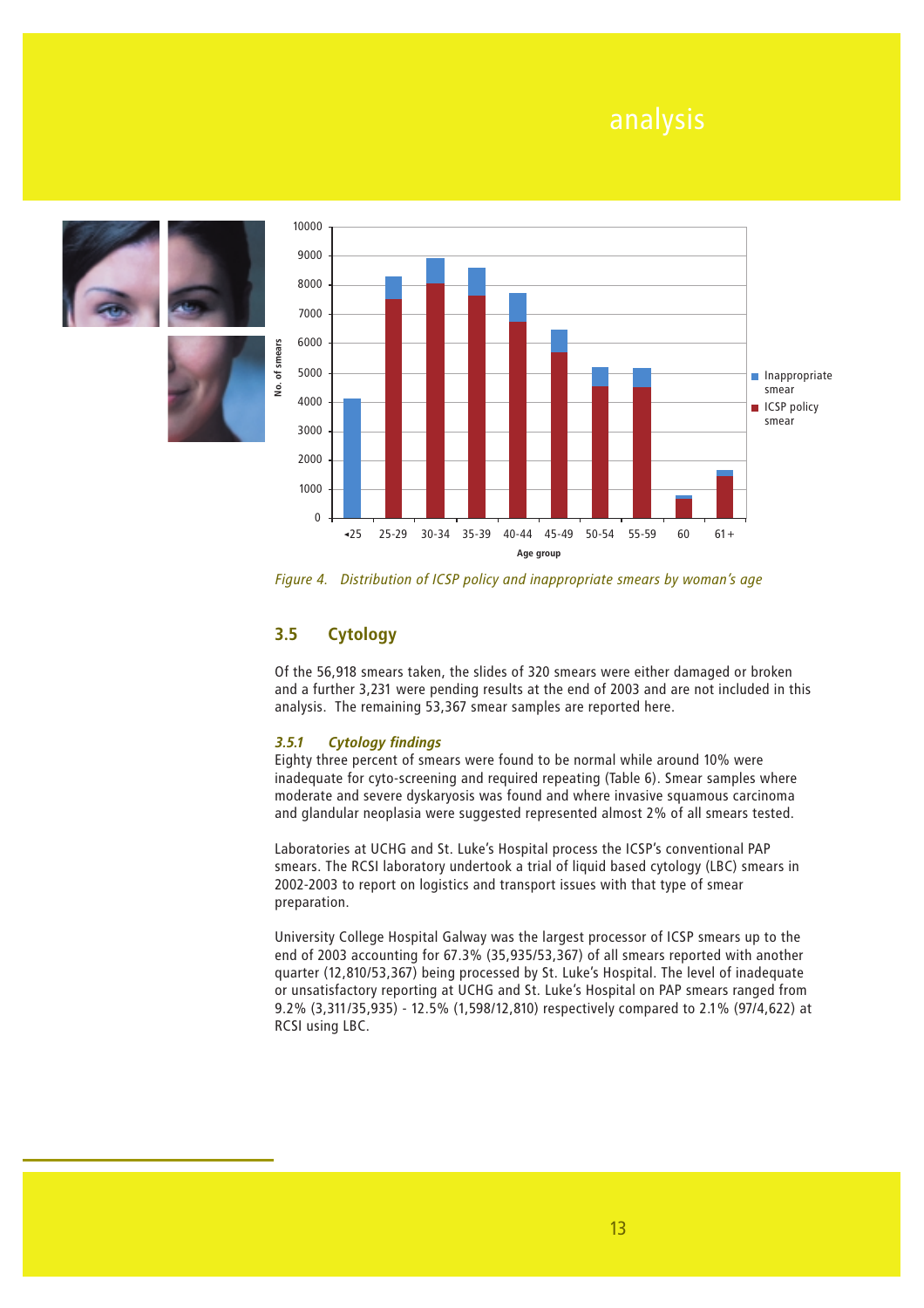







*Table 6. Cytology findings* 

|                          | Year                                   |                         | 2000*          | 2001          | 2002                                 | 2003           | <b>Total</b>    |
|--------------------------|----------------------------------------|-------------------------|----------------|---------------|--------------------------------------|----------------|-----------------|
| <b>Smear</b>             |                                        | $\boldsymbol{z}$        | $\overline{a}$ | 8,642         | 20,324                               |                |                 |
|                          | NAD                                    |                         | $\infty$       | 7,162         | 16,825                               | 24,384 20,365  | 53,367 44,360   |
|                          |                                        | No. % of $n$            | 47.1           | 82.9          | 82.8                                 | 83.5           | 83.1            |
|                          | <b>Unsatisfactory/</b><br>Inadequate   |                         | 4              | 842           | 2,046                                | 2,114          | 5,006           |
|                          |                                        | No. $96$ of n           | 23.5           | $\frac{9}{7}$ | 10.1                                 | $\frac{8}{7}$  | 9.4             |
|                          | BNA (sq) or<br>HPV                     |                         |                | 260           | 936                                  | 767            | 1664            |
|                          |                                        | No. % of $n$            | 5.9            | $\frac{8}{2}$ | $\frac{3}{2}$                        | یب<br>د        | $\frac{3}{2}$   |
|                          | <b>BNA</b> (gl)                        |                         |                | ತ             | S                                    | 22             | 99              |
|                          |                                        | No. % of $n$            |                | 0.2           | $\overline{0}$                       | $\overline{C}$ | $\overline{10}$ |
|                          | dyskaryosis<br>Mild                    | No.                     |                | 174           | 375                                  | 065            | 1142            |
| <b>Cytology findings</b> |                                        | 0.01n                   | 17.6           | 2.0           | $\overline{\overline{\overline{8}}}$ | 2.4            | $\overline{z}$  |
|                          | dyskary<br><b>Moderate</b>             | No.                     |                | $\frac{8}{2}$ | 207                                  | 263            | <b>550</b>      |
|                          | vosis                                  | $\eta$ bol $n$          | $\circ$        | 0.9           | $\overline{0}$                       | Ξ              | $\overline{0}$  |
|                          | dyskaryosis<br>Severe                  |                         |                | 102           | 53                                   | 237            | 532             |
|                          |                                        | No. $\frac{9}{6}$ of n  |                | $\frac{1}{2}$ | 0.9                                  | $\overline{0}$ | $\ddot{\circ}$  |
|                          | <b>Query invasive</b><br>Sq Ca         |                         |                |               | ದ                                    | $\frac{1}{4}$  | 28              |
|                          |                                        | No. $\%$ of <i>n</i>    | $\circ$        | 0.0           | $\overline{C}$                       | $\overline{C}$ | $\overline{10}$ |
|                          | <b>Neoplasia</b><br>Glandular<br>Query |                         |                |               |                                      | ದ              | ತ               |
|                          |                                        | No. $\frac{9}{60}$ of n | 5.9            | 0.0           | 0.0                                  | 0.0            | 0.0             |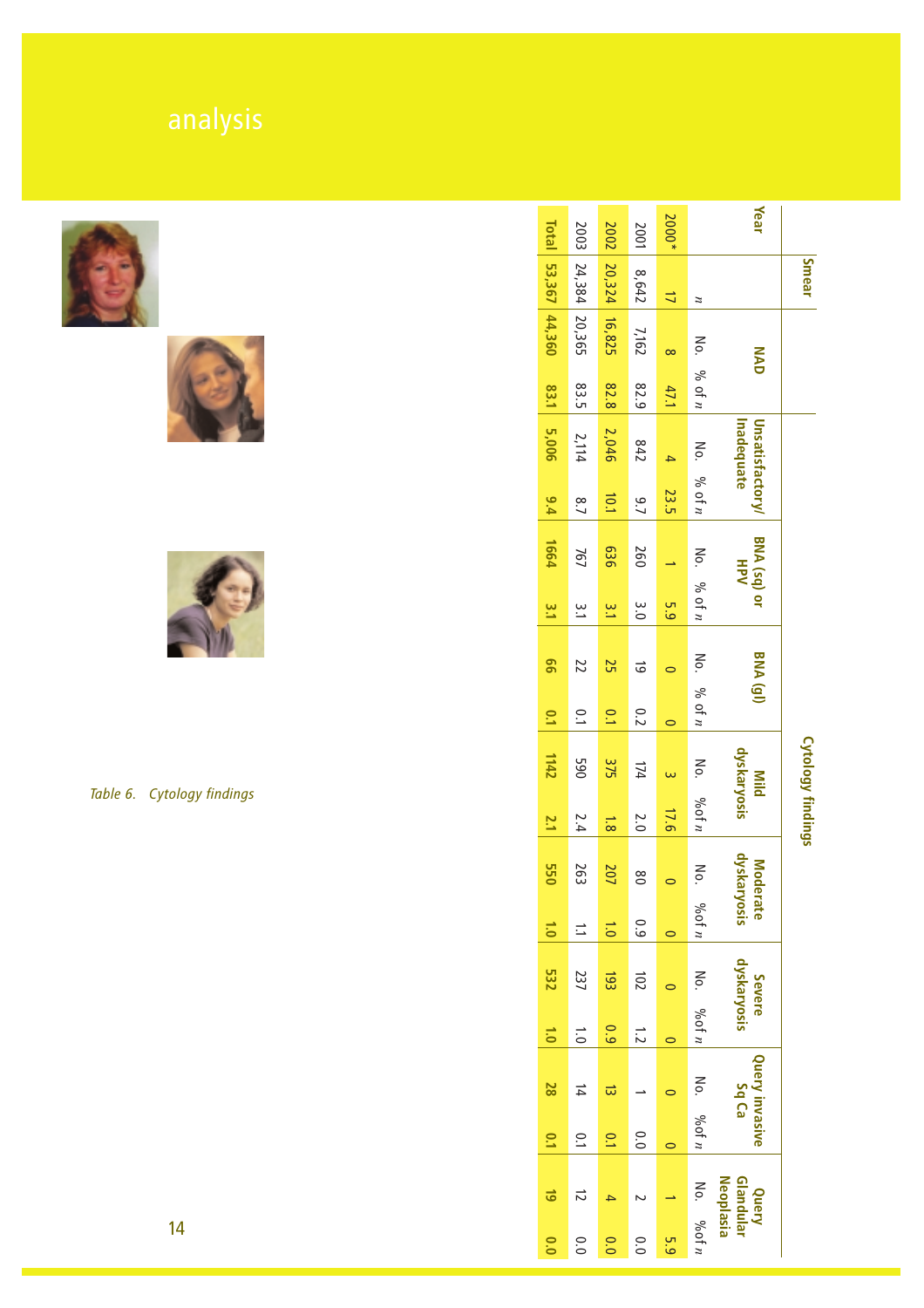



### **3.6 Histology**

Histology findings relating to the cervix were reported for 752 women screened. The highest ranking SNOMED coding (British Society of Clinical Colposcopy and Cervical Pathology) is reported here for each woman.



### *3.6.1 Histology findings by age*

For almost half of women the severest SNOMED result was low grade CIN 1 with a high distribution among women under 25 years of age (Table 7, Figure 5). Over a quarter of women were found with pre-invasive CIN 3. Carcinoma was diagnosed in 5 women.



*Figure 5. Age distribution of histology findings by highest ranking SNOMED grade*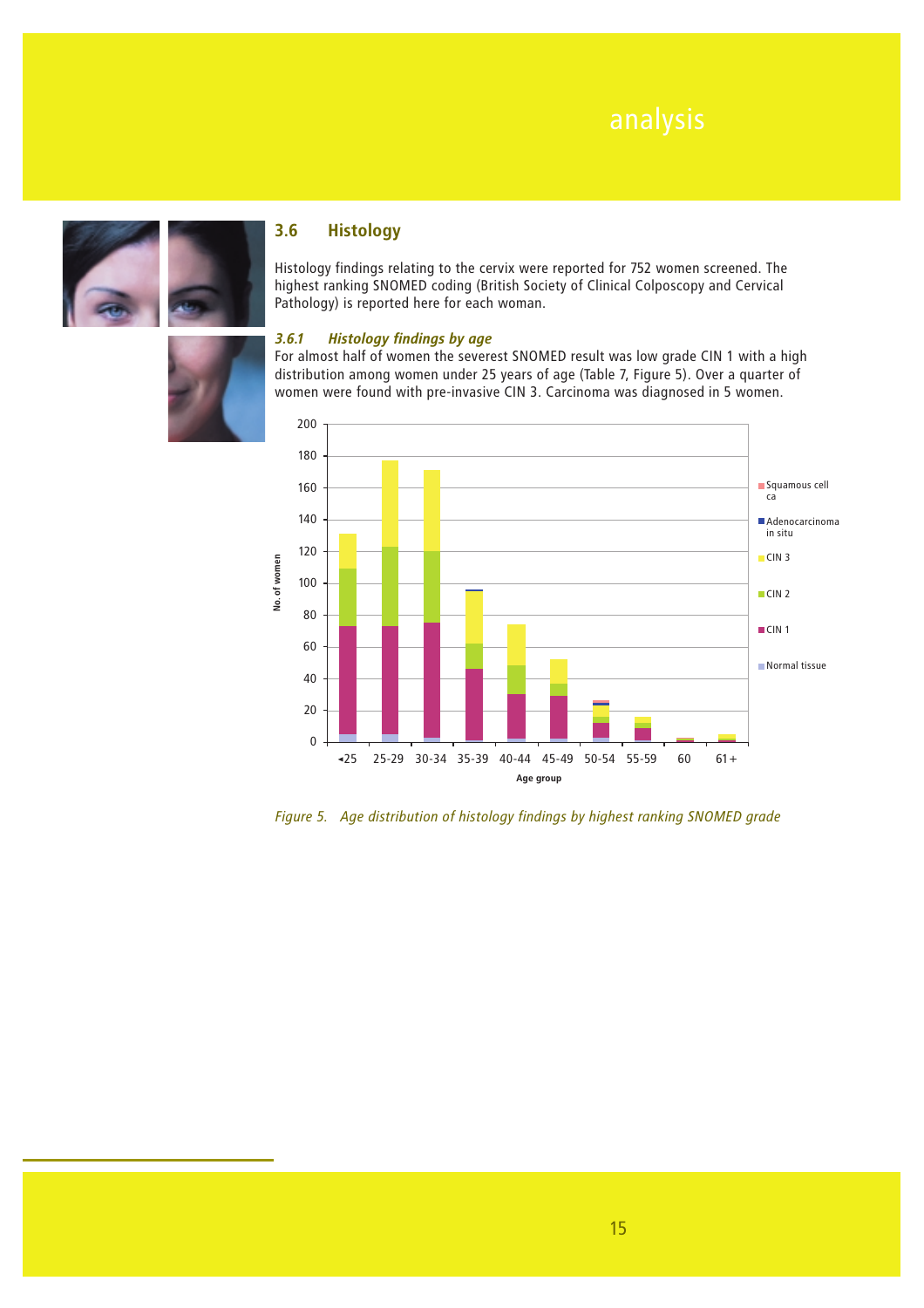





### *Table 7. Age distribution of histology findings by highest ranking SNOMED grade*

|                                                   |                            | Age group            | 52              | 25-29       | 30-34                    | 35-39          | 40-44     | $45 - 49$ . |                  | 50-54     | 55-59    | 8      | $+19$                   |
|---------------------------------------------------|----------------------------|----------------------|-----------------|-------------|--------------------------|----------------|-----------|-------------|------------------|-----------|----------|--------|-------------------------|
| No. of                                            |                            |                      | $\overline{31}$ | 171         | 77                       | 96             | N         | 52          | 97               | $\vec{0}$ |          |        |                         |
|                                                   |                            | $\Rightarrow$<br>No. | G,              | CΠ          | $\overline{\mathsf{c}}$  | ▵              |           |             |                  |           | $\omega$ | ൭      |                         |
|                                                   | Normal tissue              | %of n                | 3.8             | 2.8         | $\overleftrightarrow{8}$ | $\overline{0}$ | 2<br>2.7  | Z<br>3.8    | $\omega$<br>11.5 | ς.3       |          |        |                         |
|                                                   | CIN1                       | No.                  | 89              | $\rm ^{89}$ | $\overline{2}$           | 45             | 28        | 77          | 6                | $\infty$  | ⊸        | $\sim$ |                         |
|                                                   |                            | %of n                | 51.9            | 38.4        | 42.1                     | 46.9           | 37.8      | 51.9        | 34.6             | 50.0      | 33.3     | 33.3   | 43.6                    |
|                                                   | CIN <sub>2</sub>           | No.                  | 36              | 9G          | 45                       | $\vec{5}$      | $\vec{8}$ | $\infty$    | $\rightarrow$    | $\omega$  | ⊸        | د      | 182                     |
|                                                   |                            | %of n                | <b>27.5</b>     | <b>28.2</b> | 26.3                     | 16.7           | 24.3      | 15.4        | 15.4             | 18.8      | 33.3     | 16.7   | 24.2                    |
| <b>Histology findings*</b><br><b><i>Momen</i></b> | $\frac{1}{2}$              | No.                  | 22              | 54          | 5h                       | ပ္ပ            | 97        | G           | ↵                | 4         |          | ω      | <b>215</b>              |
|                                                   |                            | %of n                | 16.8            | 30.5        | 29.8                     | 34.4           | 35.1      | 28.8        | 26.9             | 52        |          | 50.0   | 28.6                    |
|                                                   | Adeno-carcinoma in<br>situ | No.                  |                 |             |                          |                |           |             | N                |           |          |        | $\mathbf{\omega}$       |
|                                                   |                            | %of n                |                 |             |                          | $\overline{0}$ |           |             | 7.7              |           |          |        | 0.4                     |
|                                                   | Squamous cell ca           | No.                  |                 |             |                          |                |           |             |                  |           |          |        | $\overline{\mathbf{c}}$ |
|                                                   |                            | %of n                |                 |             |                          |                |           |             | 3.8              |           | 33.3     |        | $\overline{\mathbf{c}}$ |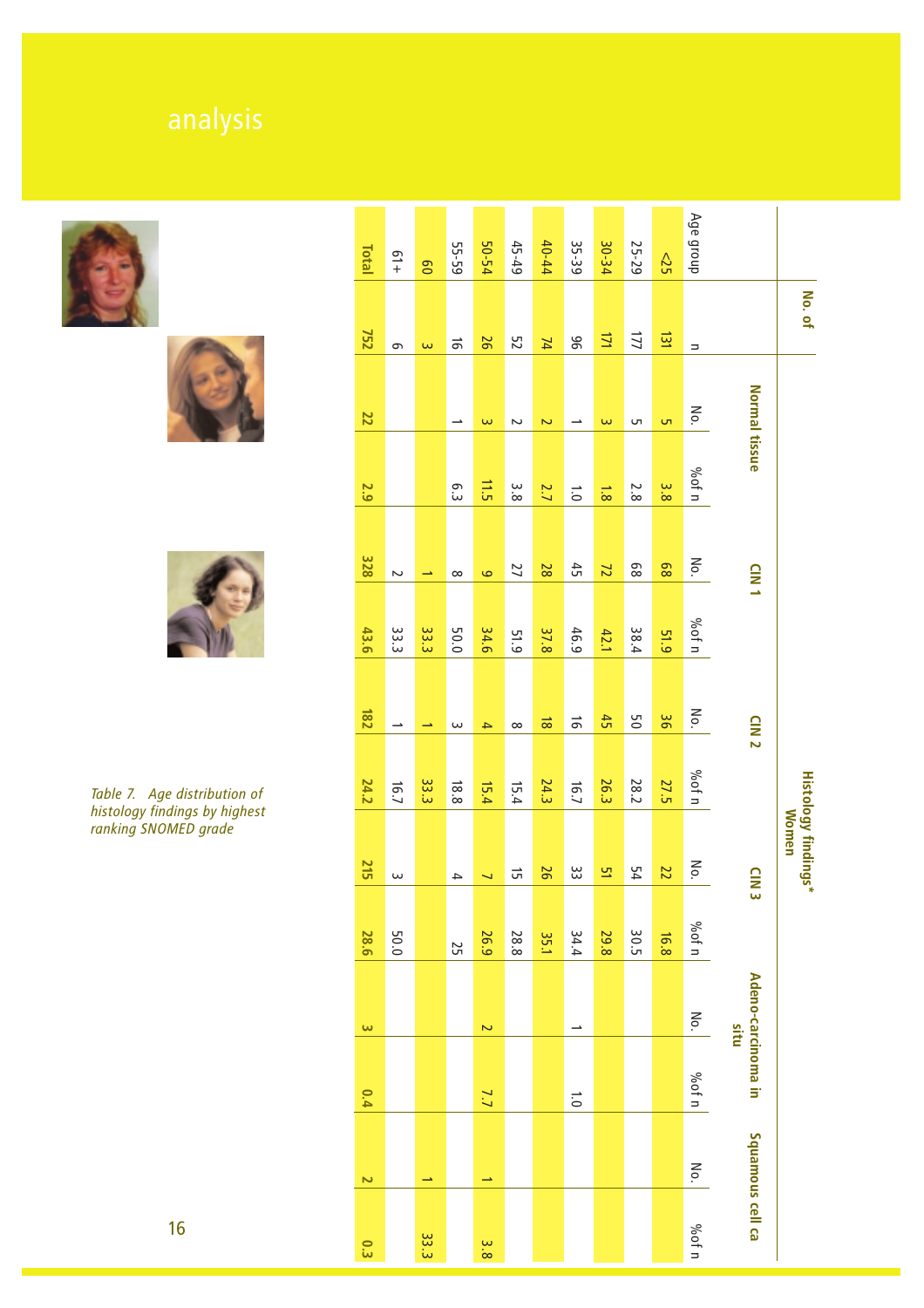

### **3.7 Colposcopy**

The following provides information on the level of activity in colposcopy on screened women – (Table 8,9) (Figure 6,7). There were a total of 1,966 women seen in colposcopy over the three year period representing 5.2% (1,966/38,150) of the total number screened.



*Table 8. Number of new women who attended colposcopy under the ICSP by age group, year of first attendance and total number of attendances*

|                  |                |                | No. of women   |      | <b>No. of attendances</b> |           |  |
|------------------|----------------|----------------|----------------|------|---------------------------|-----------|--|
| <b>Age group</b> | 2000*          | 2001           | 2002           | 2003 | <b>Total</b>              | 2000-2003 |  |
| $25$             | 1              | 141            | 85             | 97   | 324                       | 559       |  |
| $25 - 29$        | 5              | 162            | 108            | 135  | 410                       | 773       |  |
| $30 - 34$        | $\overline{2}$ | 145            | 81             | 145  | 373                       | 717       |  |
| 35-39            | $\overline{2}$ | 99             | 67             | 110  | 278                       | 485       |  |
| $40 - 44$        | 1              | 77             | 45             | 62   | 185                       | 354       |  |
| 45-49            | $\overline{2}$ | 67             | 39             | 73   | 181                       | 318       |  |
| $50 - 54$        | $\mathbf{0}$   | 31             | 26             | 31   | 88                        | 157       |  |
| 55-59            | $\pmb{0}$      | 28             | 24             | 29   | 81                        | 128       |  |
| 60               | $\bf{0}$       | $\overline{2}$ | 5              | 5    | 12                        | 22        |  |
| $61 +$           | $\mathbf{0}$   | 9              | $\overline{7}$ | 18   | 34                        | 51        |  |
| <b>Total</b>     | 13             | 761            | 487            | 705  | 1,966                     | 3,564     |  |

\* From October

### *Table 9.Number of ICSP related colposcopy procedures undertaken by year*

|              | <b>Total number</b> |              | Lletz |       | <b>Punch biopsy</b> |       | <b>Smear</b> |
|--------------|---------------------|--------------|-------|-------|---------------------|-------|--------------|
| Year         | n                   | No.          | %ofn  | No.   | % $of n$            | No.   | %of n        |
| $2000*$      | 17                  | $\mathbf{0}$ | 0.0   | 6     | 35.3                | 11    | 64.7         |
| 2001         | 1,410               | 100          | 7.1   | 391   | 27.7                | 919   | 65.2         |
| 2002         | 1,305               | 104          | 8.0   | 343   | 26.3                | 858   | 65.7         |
| 2003         | 2.041               | 185          | 9.1   | 510   | 25.0                | 1,346 | 65.9         |
| <b>Total</b> | 4,773               | 389          | 8.2   | 1,250 | 26.2                | 3,134 | 65.7         |

\* From October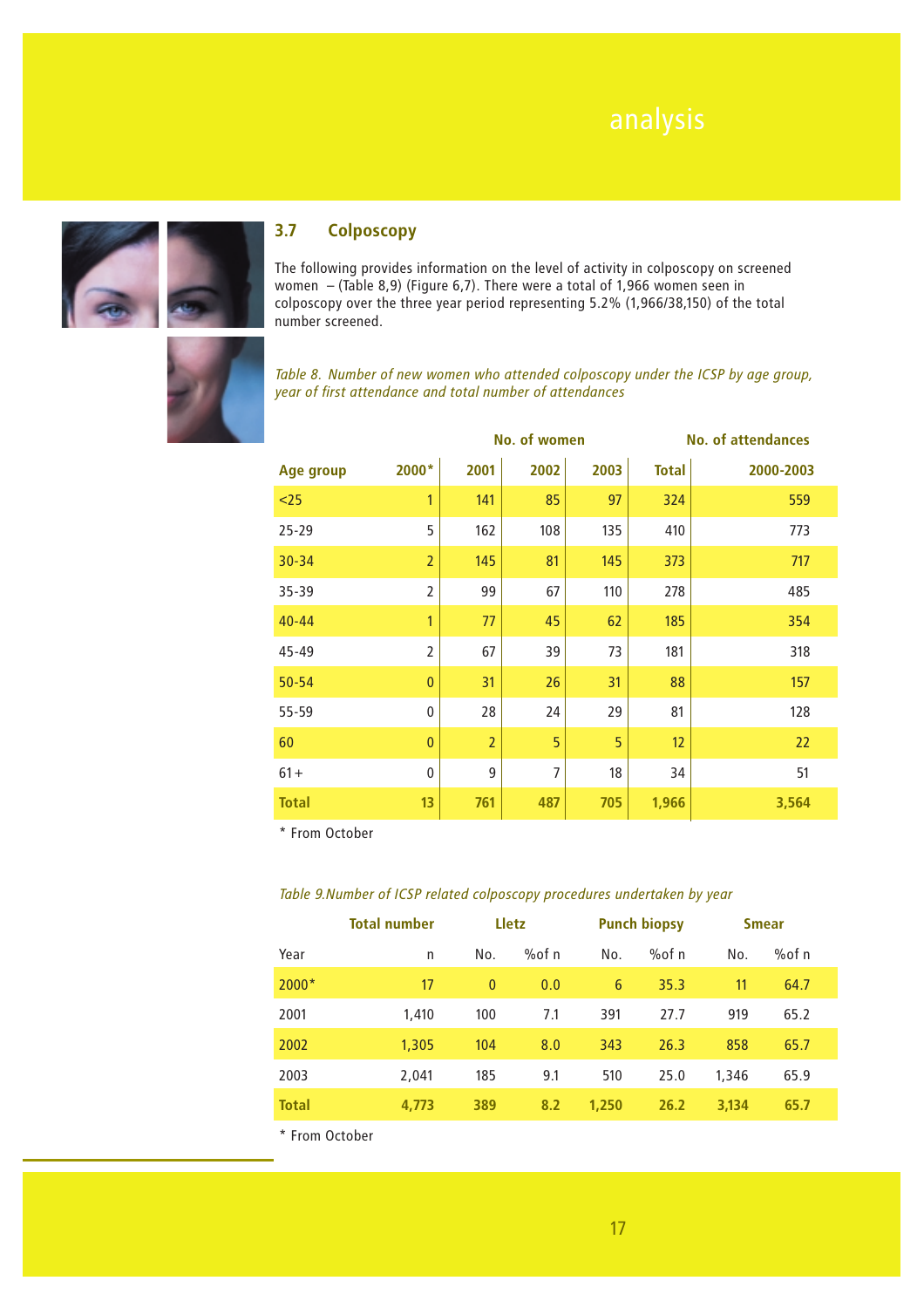







*Figure 6. ICSP related colposcopy procedures undertaken by year* 



*Figure 7. Colposcopy procedures undertaken by age group*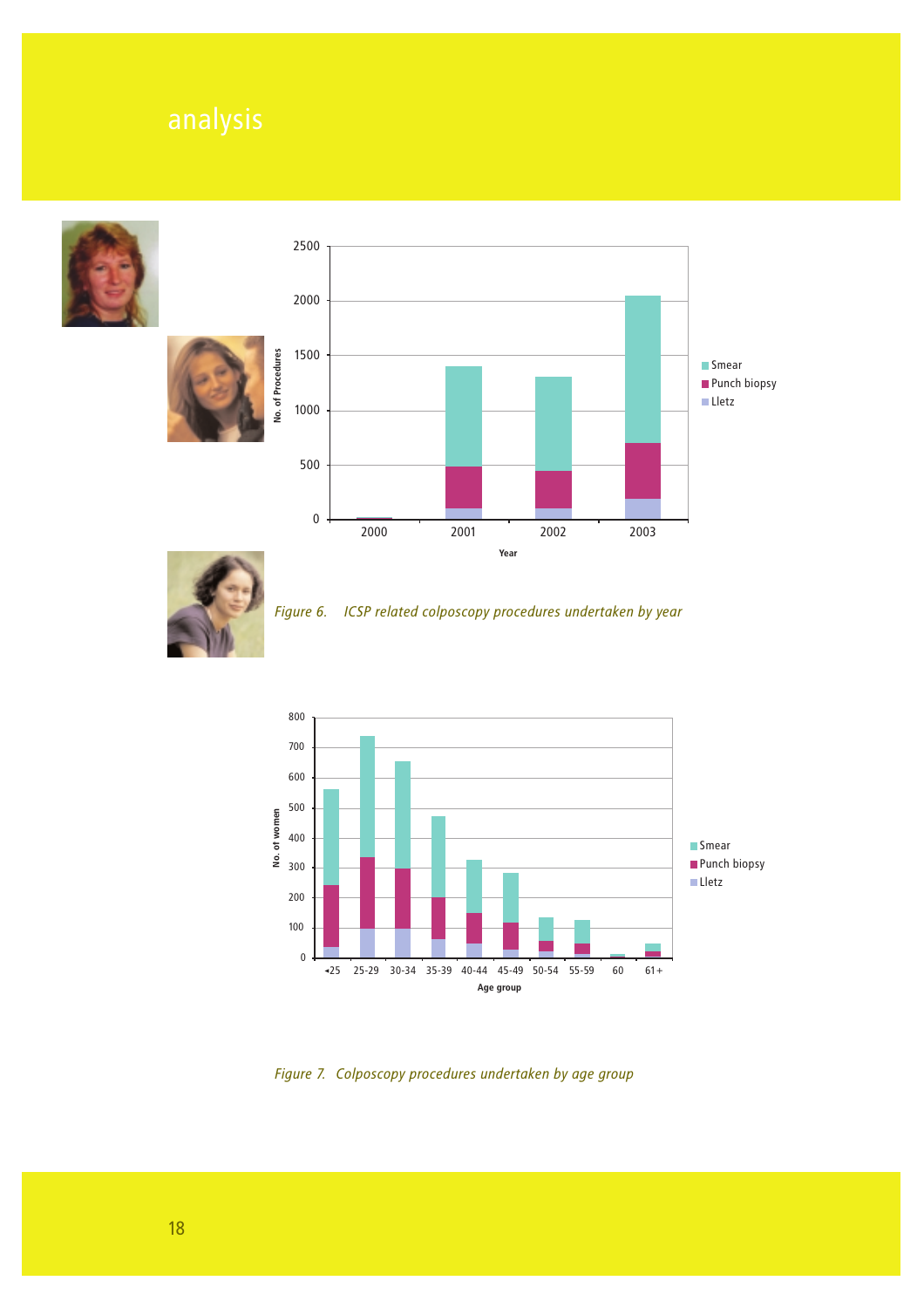